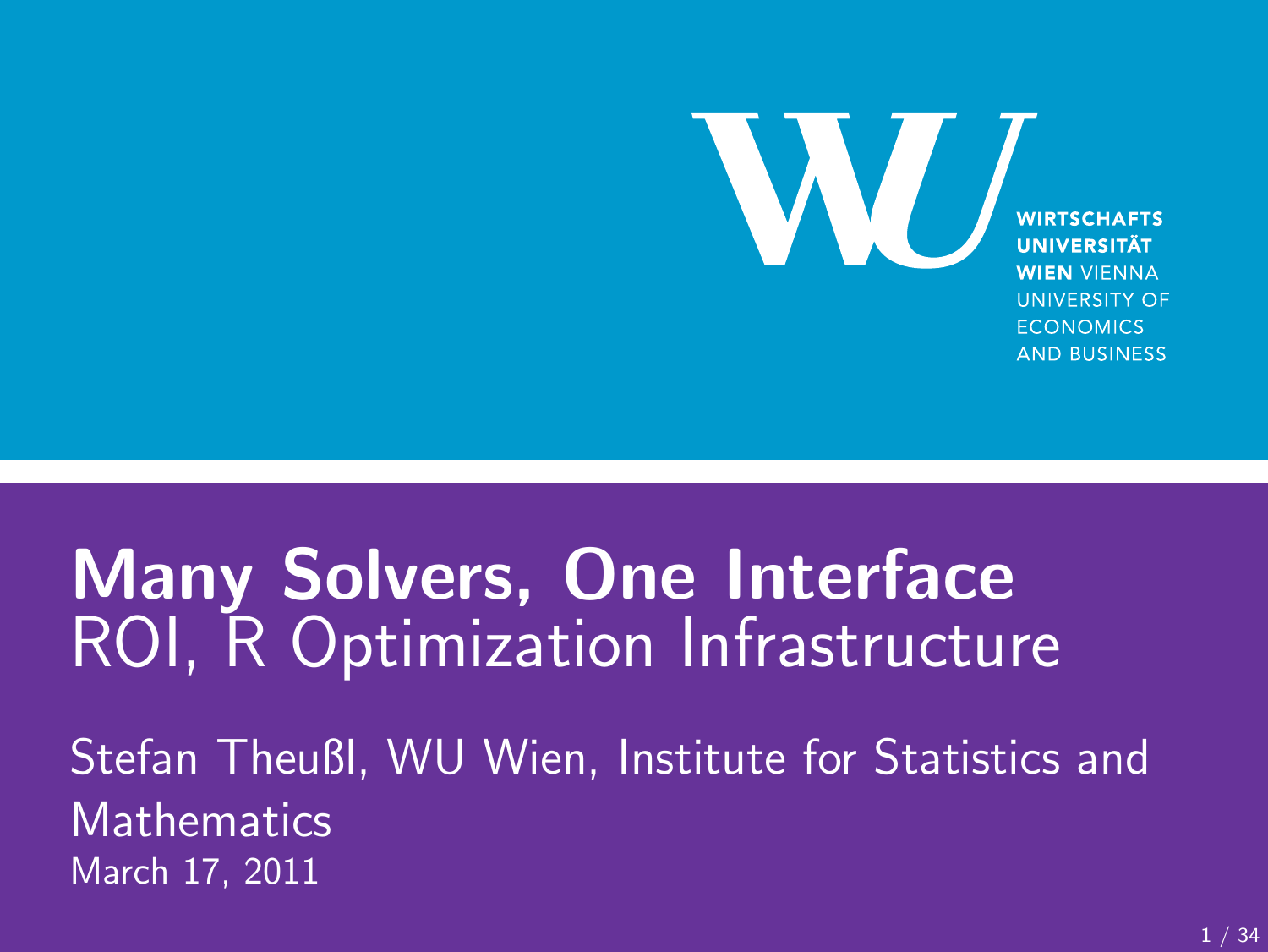### **Outline**

 $\mathbf{W}_{\square}$ 

- $\blacktriangleright$  Motivation
- $\blacktriangleright$  Problem Classes
	- $\triangleright$  Overview
	- $\blacktriangleright$  Requirements for an MP Solver
- $\triangleright$  ROI
- $\blacktriangleright$  Applications
	- $\blacktriangleright$  L1 Regression
	- $\blacktriangleright$  Portfolio Optimization
	- $\blacktriangleright$  Benchmark Experiment
- $\blacktriangleright$  Outlook and Future Work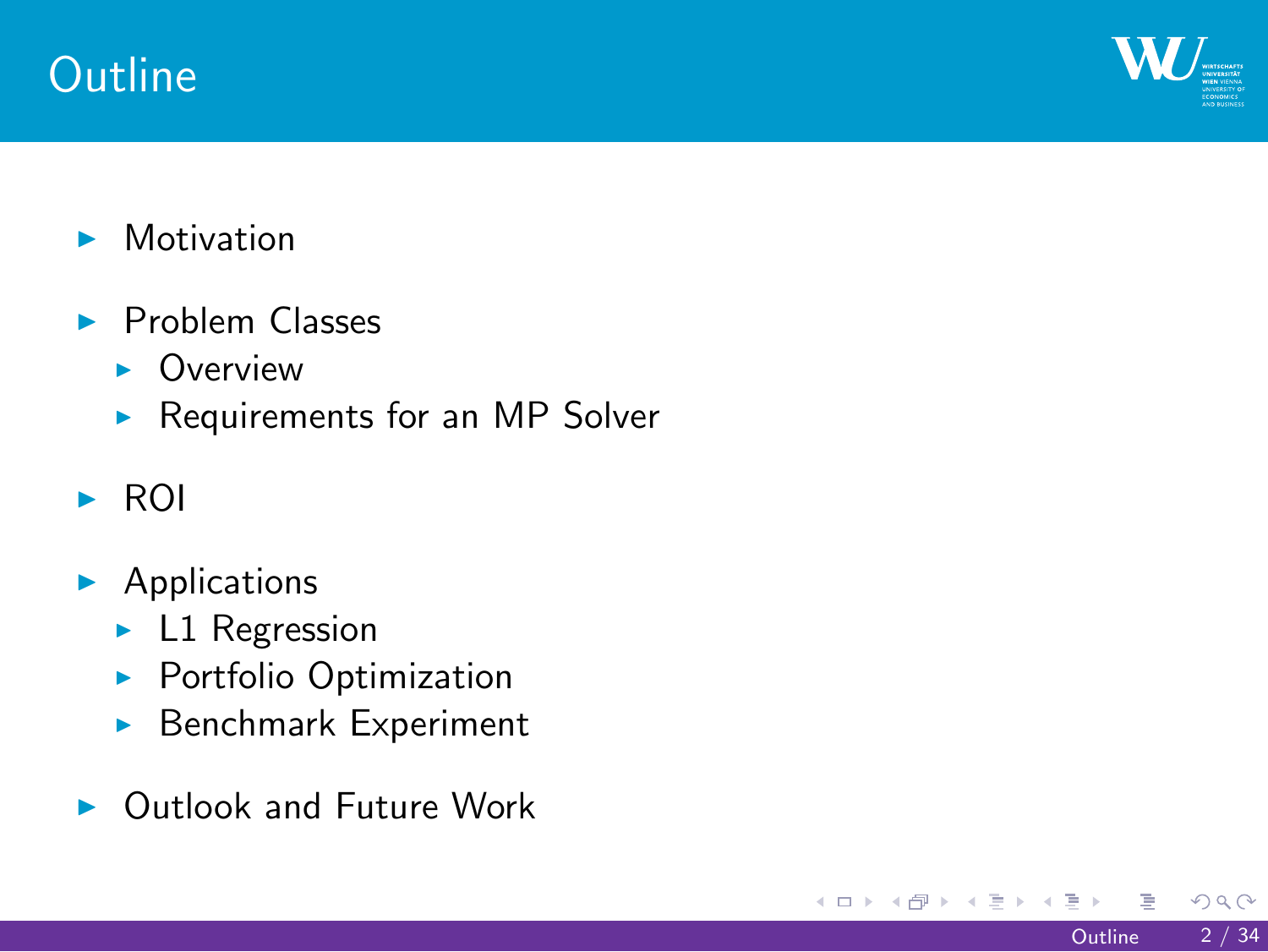**Motivation** 

 $W_{\equiv}$ 

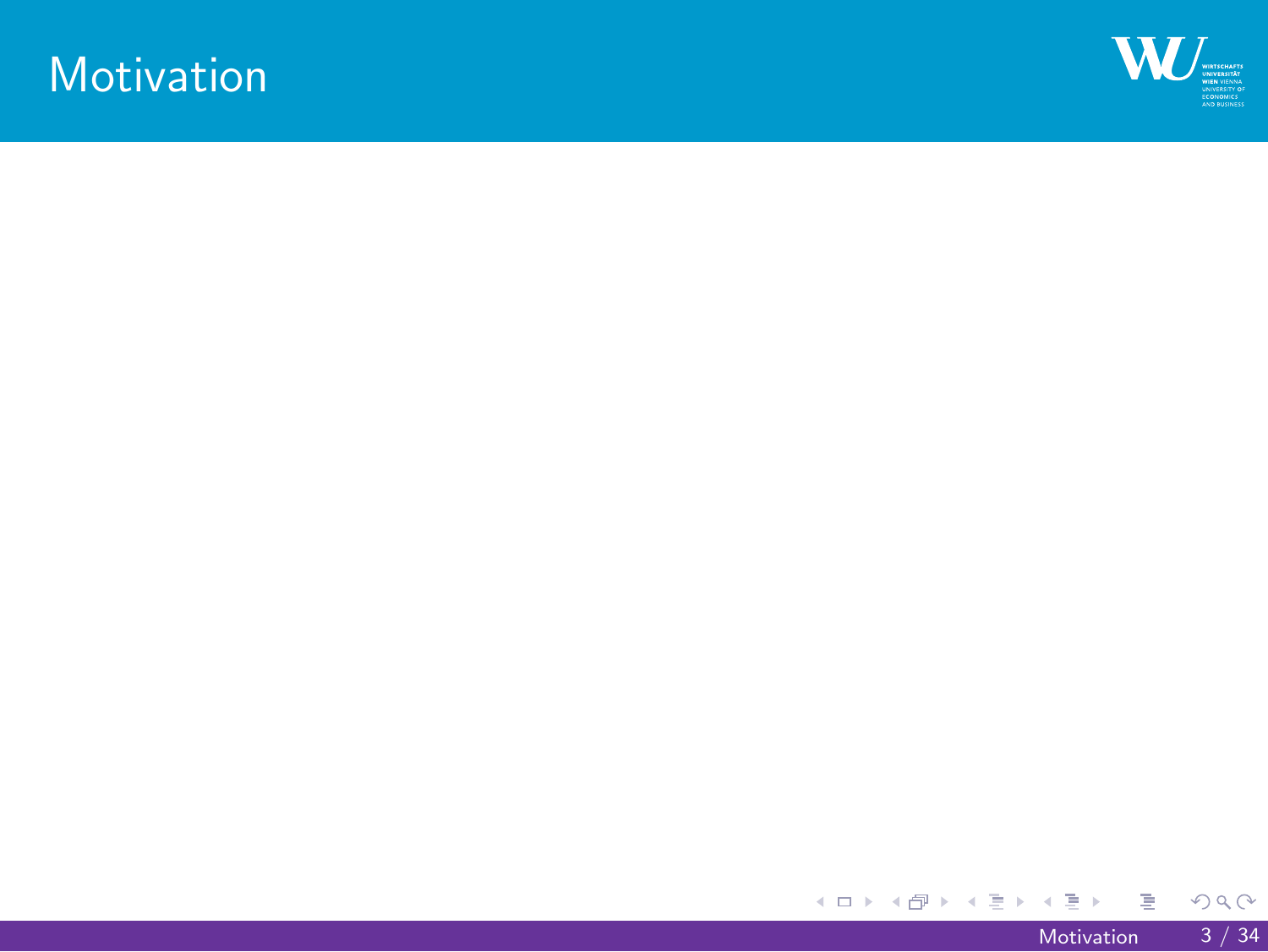## Motivation (1)

 $\mathbf{W}_{\blacksquare}$ 

Least absolute deviations (LAD) or *L*<sup>1</sup> regression problem

$$
\min \quad \sum_{i}^{n} |y_i - \hat{y}_i|
$$

can be expressed as (see Brooks and Dula, 2009)

$$
\min_{\beta_0,\beta,\mathbf{e}^+,\mathbf{e}^-} \quad \sum_{i=1}^n \mathbf{e}_i^+ + \mathbf{e}_i^-
$$

*s.t.*

$$
\beta_0 + \beta^{\top} \mathbf{x}_i + \mathbf{e}_i^+ - \mathbf{e}_i^- = 0 \qquad i = 1, \dots, n
$$

$$
\beta_j = -1
$$

$$
\mathbf{e}_i^+, \mathbf{e}_i^- \ge 0 \qquad i = 1, \dots, n
$$

.<br><u>- 4 미 > 4 레 ></u> 4 로 > 4 로 > - 로 - *이* ٩.<br>given a point set  $\mathbf{x}_i \in \mathbb{R}^m$ ,  $i = 1, \ldots, n$  and the  $j^{th}$  column representing the dependent variable.

Motivation 4 / 34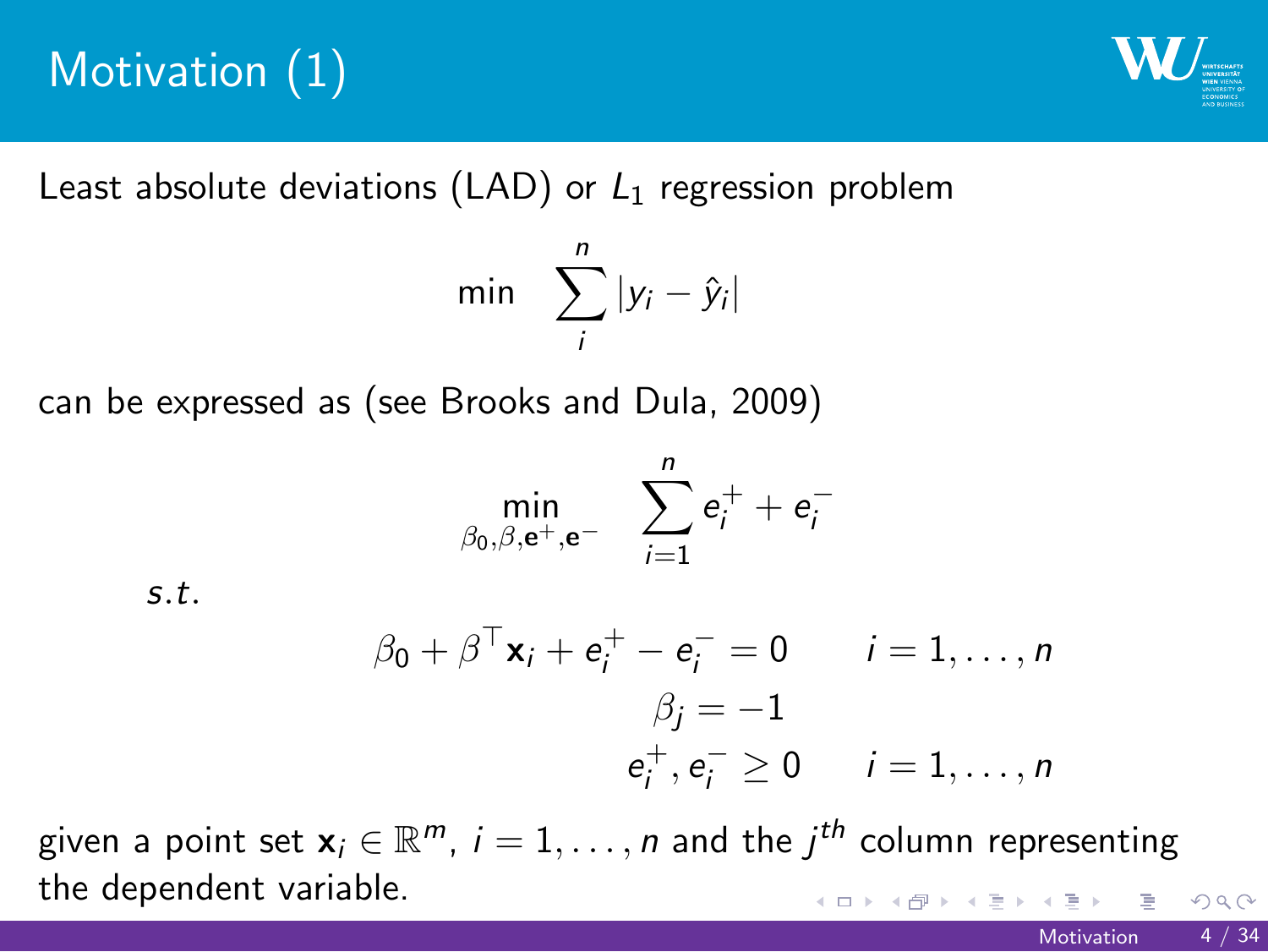## Motivation (2)

 $W_{\equiv}$ 

Mean-Variance Portfolio Optimization (Markowitz)

 $\blacktriangleright$  Minimum Risk

$$
\begin{aligned}\n\min_{\mathbf{w}} \quad & \mathbf{w}^{\top} \, \hat{\boldsymbol{\Sigma}} \, \mathbf{w} \\
\text{s.t.} \quad & \mathbf{A} \mathbf{w}^{\top} \leq b\n\end{aligned}
$$

 $\blacktriangleright$  Maximum Return

$$
\max_{w} w^{\top} \hat{\mu}
$$
  
s.t.  

$$
Aw \leq b
$$

$$
w^{\top} \hat{\Sigma} w \leq \sigma
$$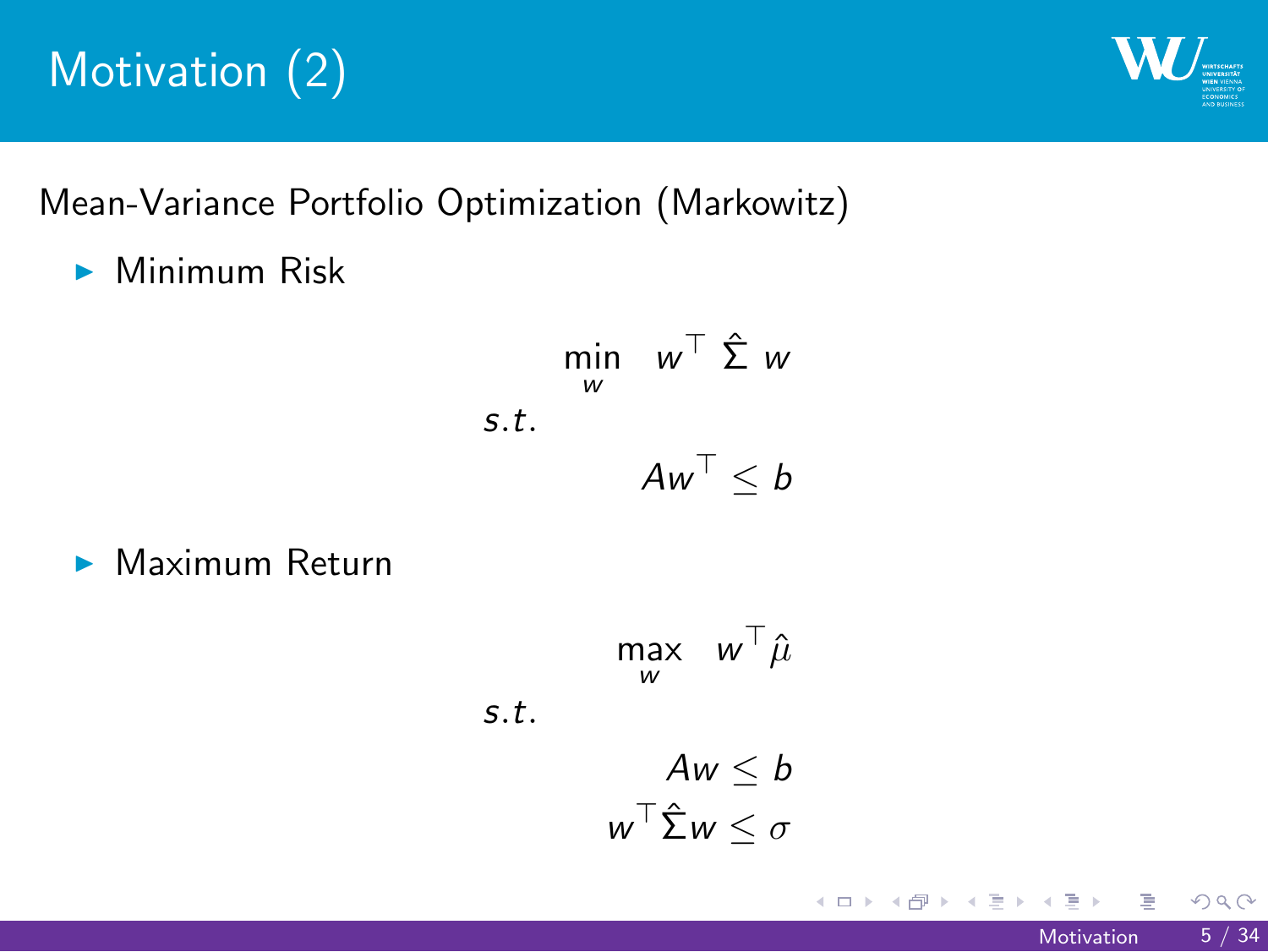Problem Classes

 $\mathbf{W}_{\parallel}$ 

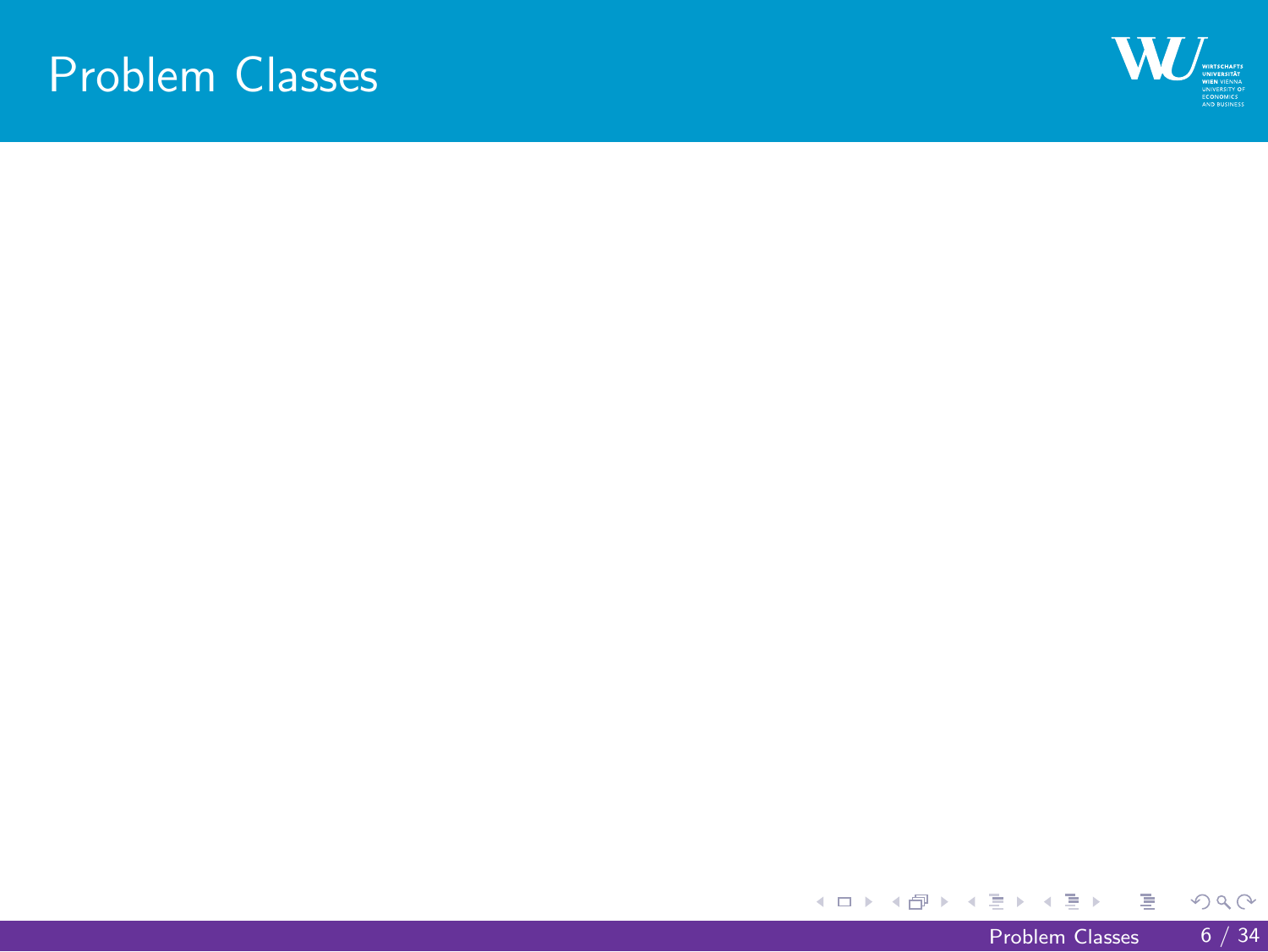#### Problem Classes

## $W_{\equiv}$

Several different *problem classes* (in Mathematical Programming, MP) have been identified. Given  $N$  objective variables,  $x_i, i = 1, \ldots, N$ , to be optimized we can differentiate between

- ▶ Linear Programming (LP, min<sub>*x*</sub> *c*<sup> $₁$ </sup> *x* s.t. *Ax* = *b*, *x* ≥ 0)
- ▶ Quadratic Programming (QP, min<sub>*x*</sub>  $x$ <sup> $\mid$ </sup> Q*x* s.t. *Ax* = *b*, *x*  $\ge$  0)
- <sup>I</sup> Nonlinear Programming (NLP, min*<sup>x</sup> f* (*x*) s.t. *x ∈ S*)

Additionally, if variables have to be of *type* integer, formally  $x_j \in \mathbb{N}$  for  $j = 1, \ldots, p, 1 \le p \le N$ : Mixed Integer Linear Programming (MILP), Mixed Integer Quadratic Programming (MIQP), NonLinear Mixed INteger Programming (NLMINP)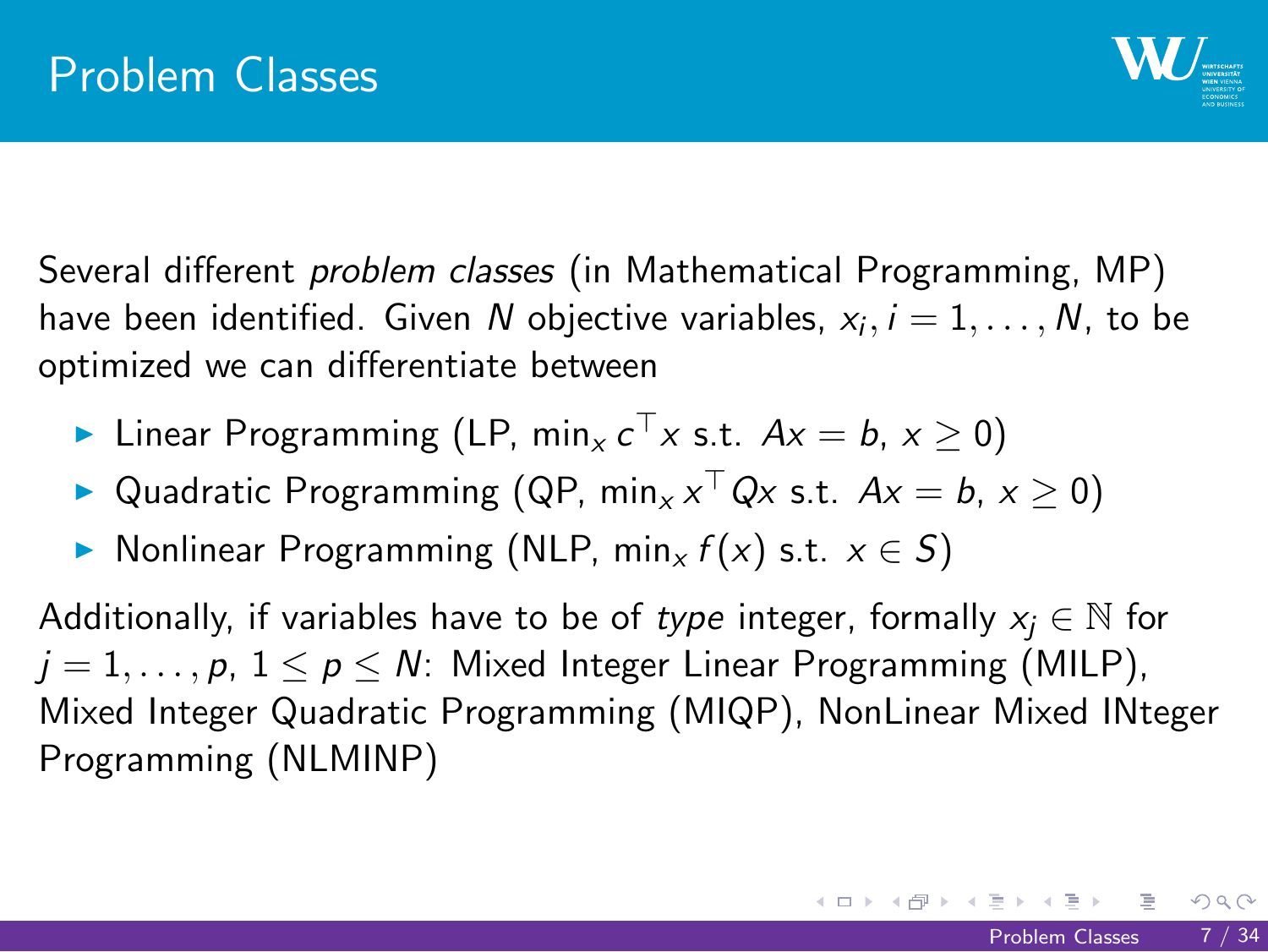#### Requirements for an MP Solver (1)

 $\mathbf{W}_{-}$ 

A general framework for optimization should be able to handle the problem classes described above. We define optimization problems as R objects (S3). These objects contain:

- $\blacktriangleright$  a function  $f(x)$  to be optimized: **objective** 
	- ▶ linear: coefficients *c* expressed as a 'numeric' (a vector)
	- ▶ quadratic: a 'matrix' *Q* of coefficients representing the quadratic form as well as a linear part *L*
	- $\blacktriangleright$  nonlinear: an arbitrary  $(R)$  'function'
- $\triangleright$  one or several **constraints**  $g(x)$  describing the feasible set *S* 
	- Inear: coefficients expressed as a 'numeric' (a vector), or several constraints as a (sparse) 'matrix'
	- <sup>I</sup> quadratic: a quadratic part *Q* and a linear part *L*
	- $\blacktriangleright$  nonlinear: an arbitrary  $(R)$  'function'
	- equality ("==") or inequality ("<=", ">=", ">", etc.) constraints

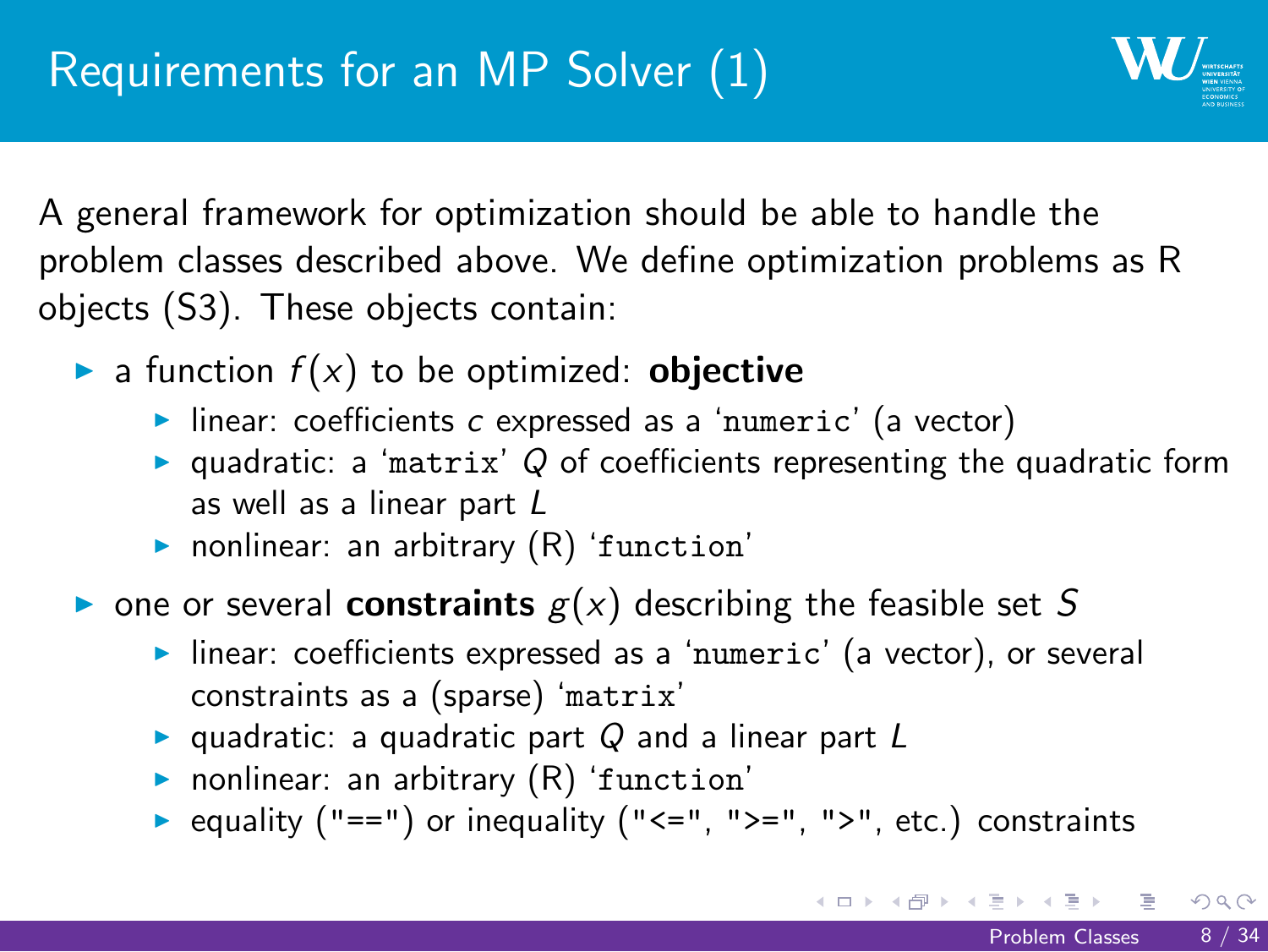### Requirements for an MP Solver (2)

 $W_{\equiv}$ 

Additionally we have:

- **D** variable **bounds** (or so-called box constraints)
- **Exercise is variable types** (continuous, integer, mixed, etc.)
- **I** direction of optimization (search for minimum, maximum)

Thus, a problem constructor (say for a MILP) usually takes the following arguments:

```
function (objective, constraints, bounds = NULL,
          types = NULL, maximum = FALSE)
```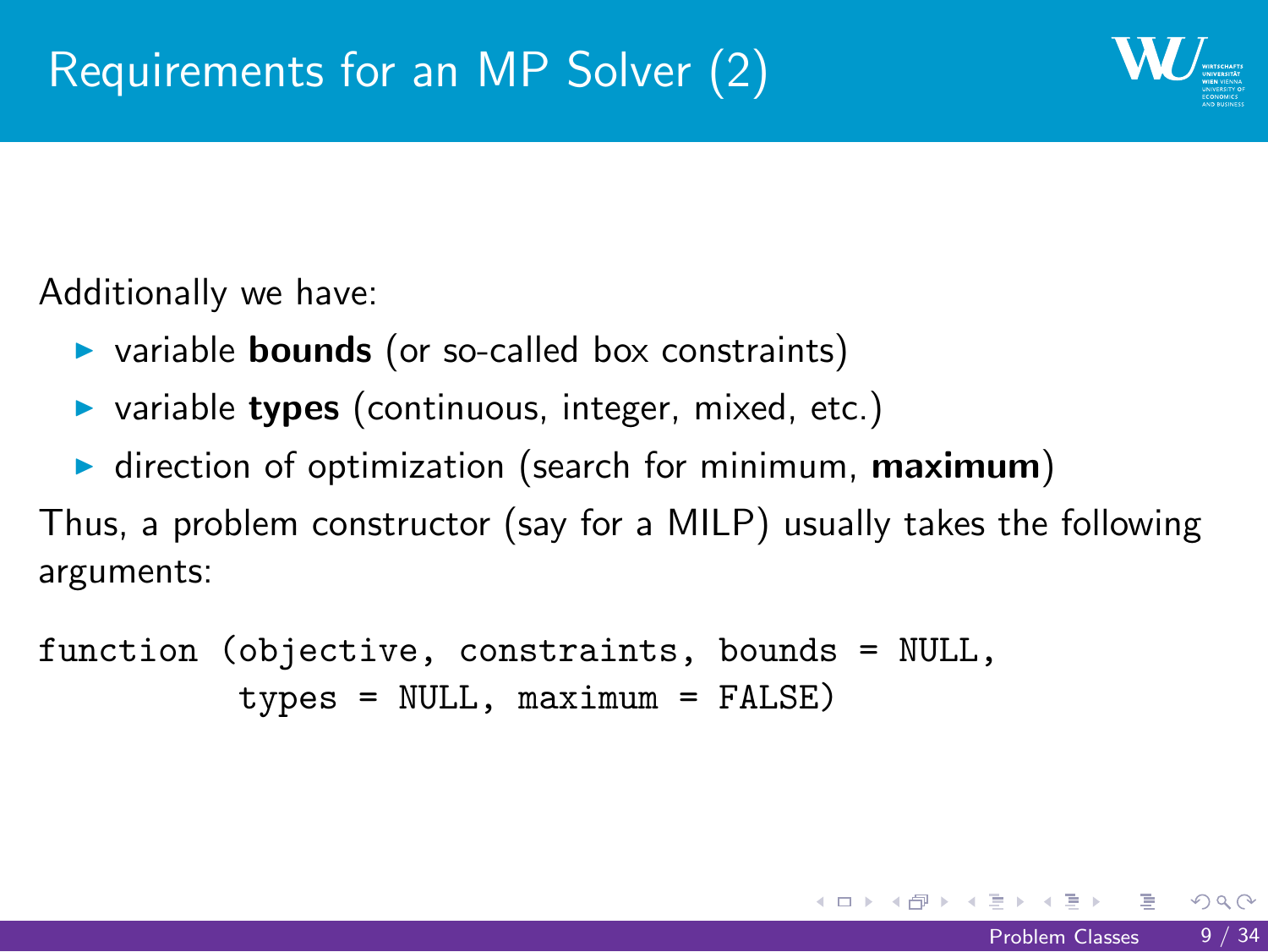## Solvers in R

 $\mathbf{W}_{\square}$ 

| Subset of available solvers categorized by the capability to solve a given |      |                                           |            |               |  |  |
|----------------------------------------------------------------------------|------|-------------------------------------------|------------|---------------|--|--|
|                                                                            |      |                                           | ΩP         | NI P          |  |  |
| problem class:                                                             | LC   | Rglpk <sup>*</sup> , lpSolve <sup>*</sup> | quadprog   | optim, nlminb |  |  |
|                                                                            | QC   |                                           | $Replex^*$ |               |  |  |
|                                                                            | NI C |                                           |            | donlp2        |  |  |

*∗* . . . integer capability

For a full list of solvers see the CRAN task view *Optimization*.

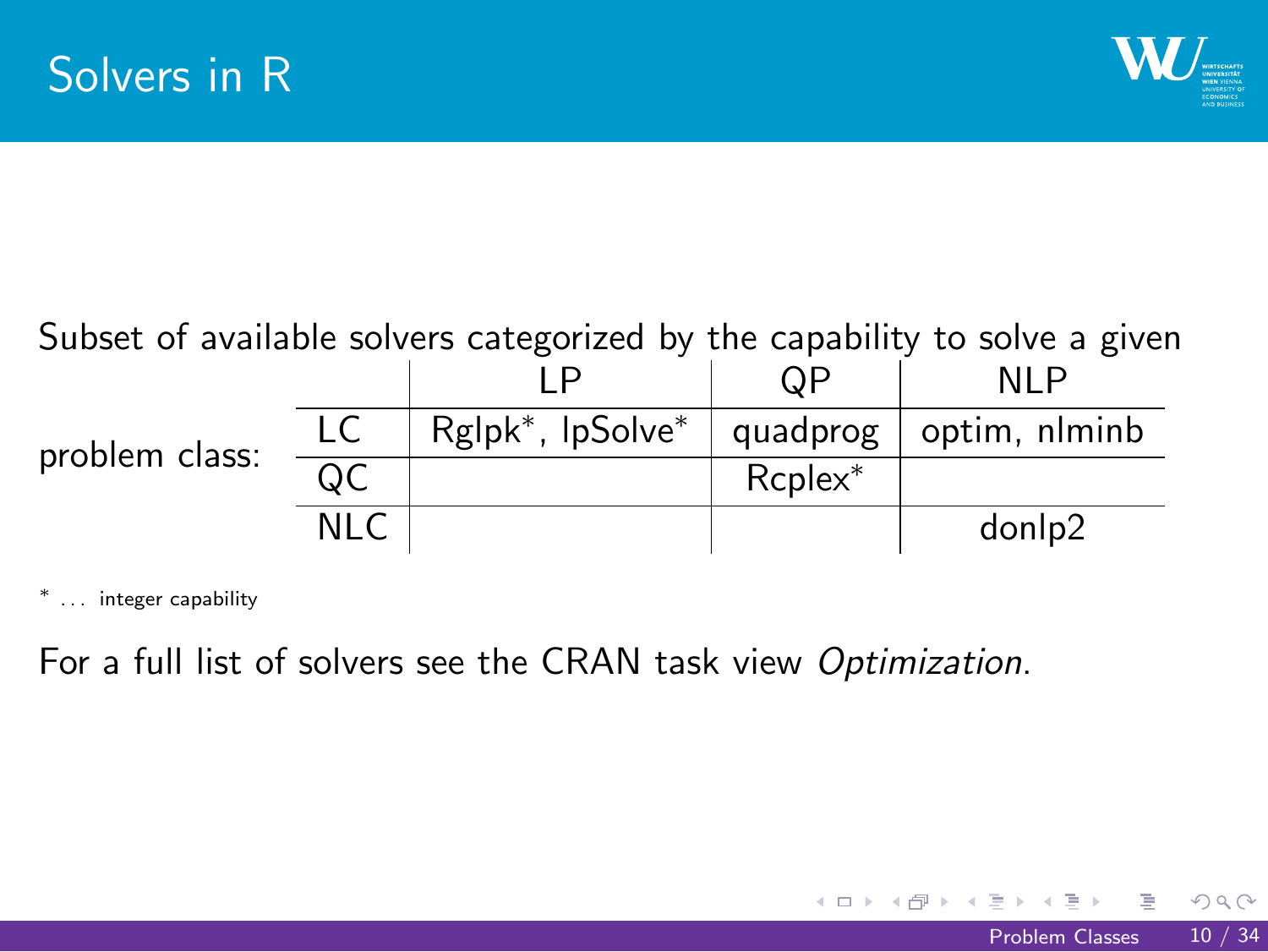### Solving Optimization Problems (1)

 $\mathbf{W}_{\pm}$ 

```
\mathbf{1}_{\{a,b\}} \leftarrow \mathbf{1}_{\{a,b\}} \leftarrow \mathbf{1}_{\{a,b\}} \leftarrow \mathbf{1}_{\{a,b\}} \leftarrow \mathbf{1}_{\{a,b\}} \leftarrow \mathbf{1}_{\{a,b\}} \leftarrow \mathbf{1}_{\{a,b\}} \leftarrow \mathbf{1}_{\{a,b\}} \leftarrow \mathbf{1}_{\{a,b\}} \leftarrow \mathbf{1}_{\{a,b\}} \leftarrow \mathbf{1}_{\{a,b\}} \leftarrow \mathbf{1}_{\{a,b\}} \leftarrow \mathbf{1}_{\{a,b\}} \leftarrow \mathbf{1}_{\{a,b\}} \leftarrow \mathbf{1}_{\{a,b\blacktriangleright lpSolve:
     > args(lp)
     function (direction = "min", objective.in, const.mat, const.dir,
            const.rhs, transpose.constraints = TRUE, int.vec, presolve = 0,
            compute.sens = 0, binary.vec, all.int = FALSE, all.bin = FALSE,
            scale = 196, dense.const, num.bin.solns = 1, use.rw = FALSE)
     NULL
\blacktriangleright quadprog:
     > args(solve.QP)
     function (Dmat, dvec, Amat, bvec, meq = 0, factorized = FALSE)
     NULL
\blacktriangleright Rglpk:
     > args(Rglpk_solve_LP)
     function (obj, mat, dir, rhs, types = NULL, max = FALSE, bounds = NULL,
            verbose = FALSE)
     NULL
```
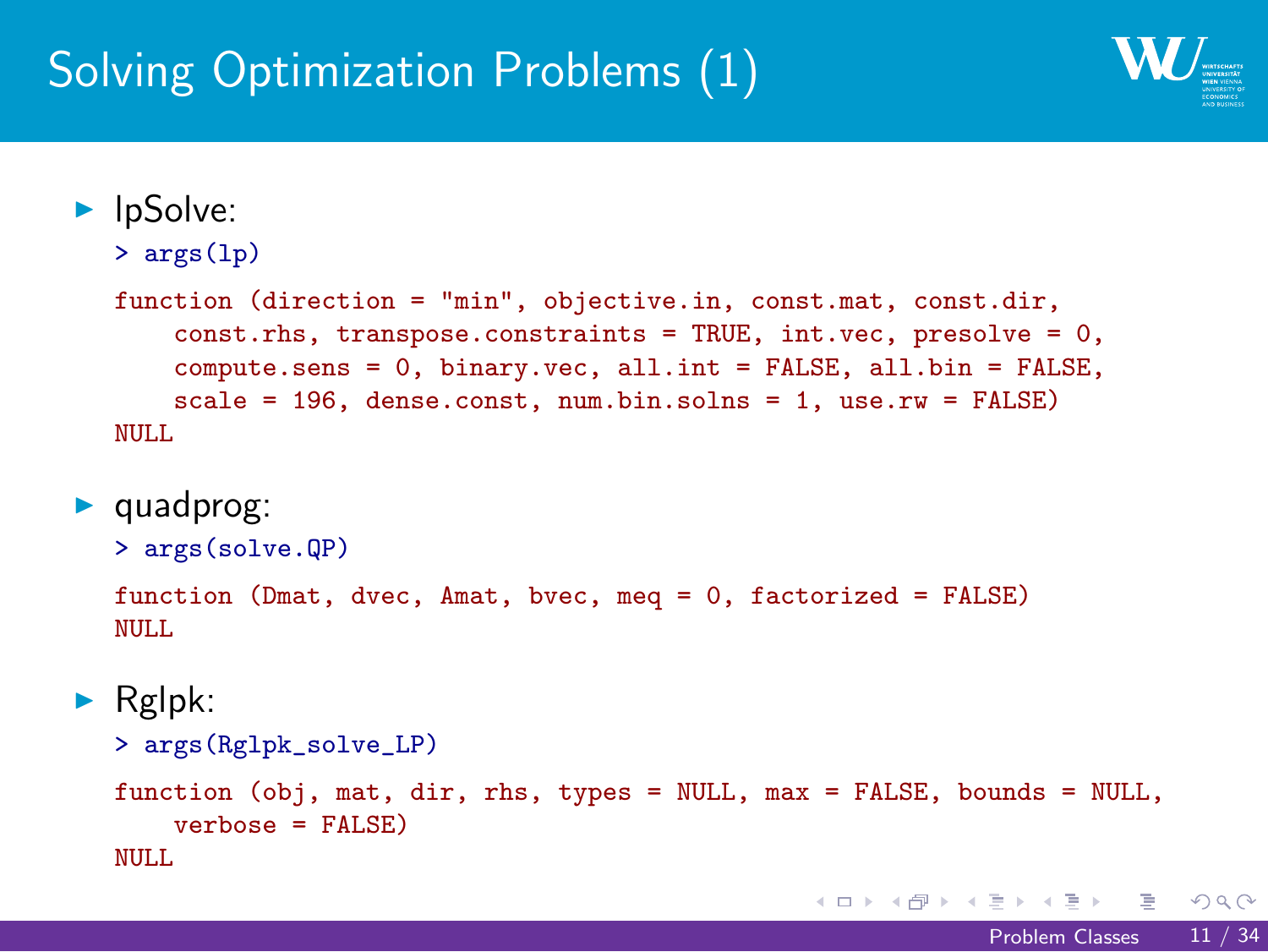#### Solving Optimization Problems (2)

W

```
\mathbf{1}_{\{a,b\} \setminus \{a,b\} \setminus \{a,b\} \setminus \{a,b\} \setminus \{a,b\} \setminus \{a,b\} \setminus \{a,b\} \setminus \{a,b\} \setminus \{a,b\} \setminus \{a,b\} \setminus \{a,b\} \setminus \{a,b\} \setminus \{a,b\} \setminus \{a,b\} \setminus \{a,b\} \setminus \{a,b\} \setminus \{a,b\} \setminus \{a,b\} \setminus \{a,b\} \setminus \{a,b\} \setminus \{a,b\} \setminus \{a,b\} \setminus \{a,b\} \setminus \{a,b\} \\blacktriangleright Rcplex:
    > args(Rcplex)
    function (cvec, Amat, bvec, Qmat = NULL, lb = 0, ub = Inf, control = list(),
         objsense = c("min", "max"), sense = "L", vtype = NULL, n = 1)
    NULL
• optim() from stats:
    > args(optim)
     function (par, fn, gr = NULL, ..., method = c("Nelder-Mead",
            "BFGS", "CG", "L-BFGS-B", "SANN"), lower = -Inf, upper = Inf,
           control = list(), hessian = FALSE)
    NULL
Inlminb() from stats:
    > args(nlminb)
    function (start, objective, gradient = NULL, hessian = NULL,
           ..., scale = 1, control = list(), lower = -Inf, upper = Inf)
    NULL
                                                                                                         Problem Classes 12 / 34
```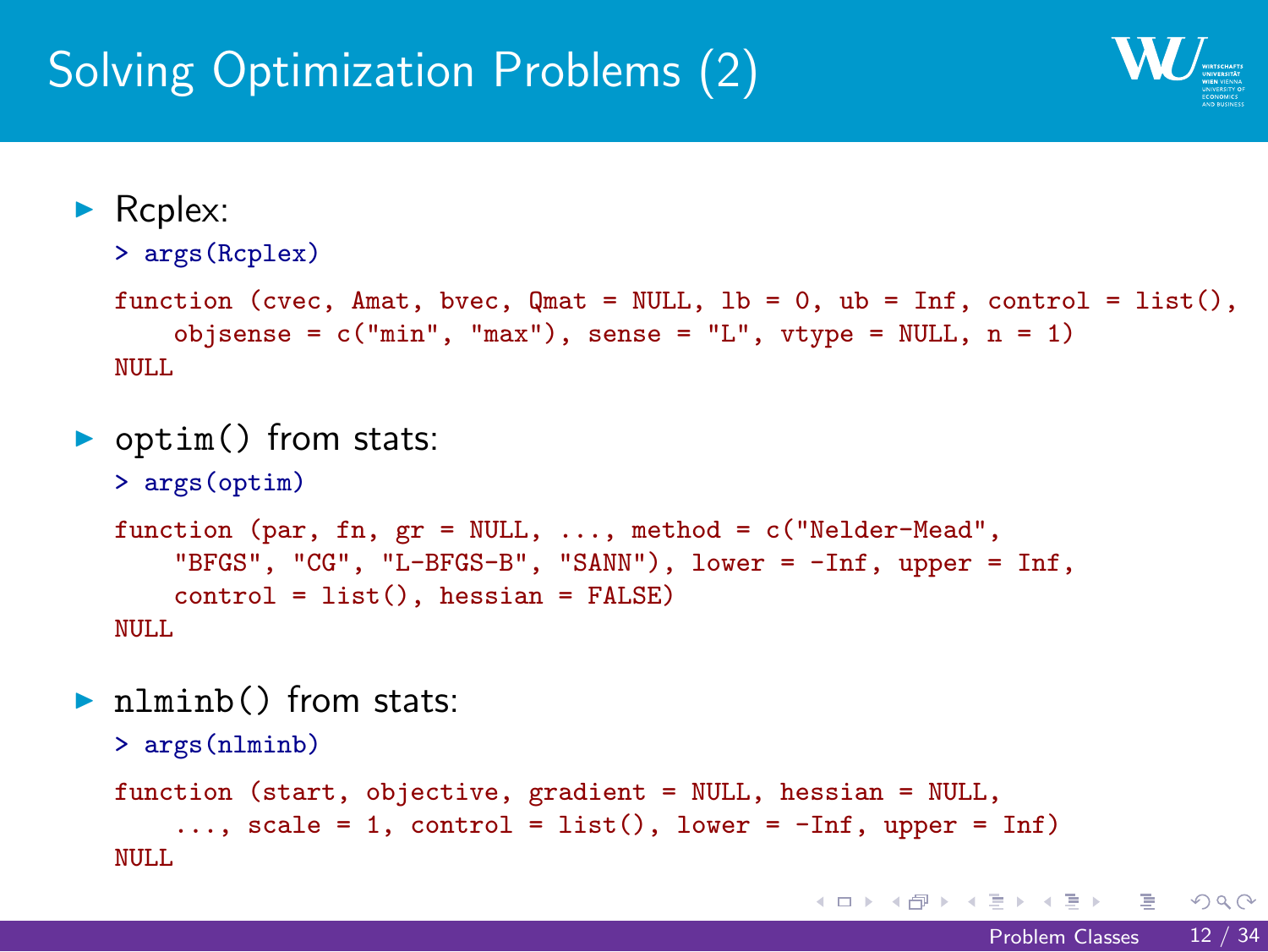

 $\mathbf{W}_{\parallel}$ 

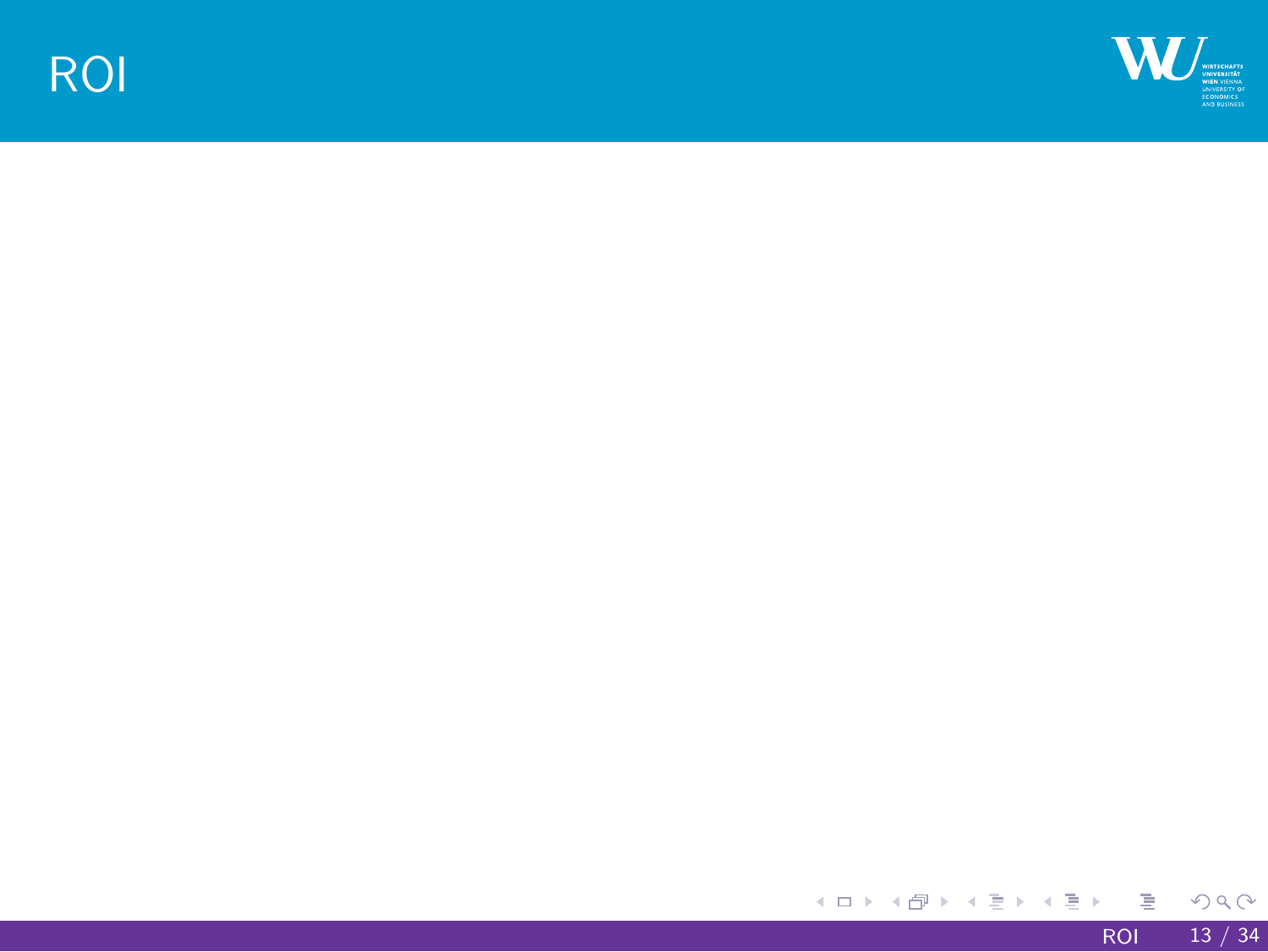#### ROI

## $\mathbf{W}_{\equiv}$

The R Optimization Infrastructure (ROI) package promotes the development and use of interoperable (open source) optimization problem solvers for R.

▶ ROI\_solve( problem, solver, control, ... )

The main function takes 3 arguments:

- problem represents an object containing the description of the corresponding optimization problem
	- solver specifies the solver to be used ("glpk", "quadprog", "symphony", etc.)
- control is a list containing additional control arguments to the corresponding solver
	- . . . replacement for additional control arguments

See https://R-Forge.R-project.org/projects/roi/.

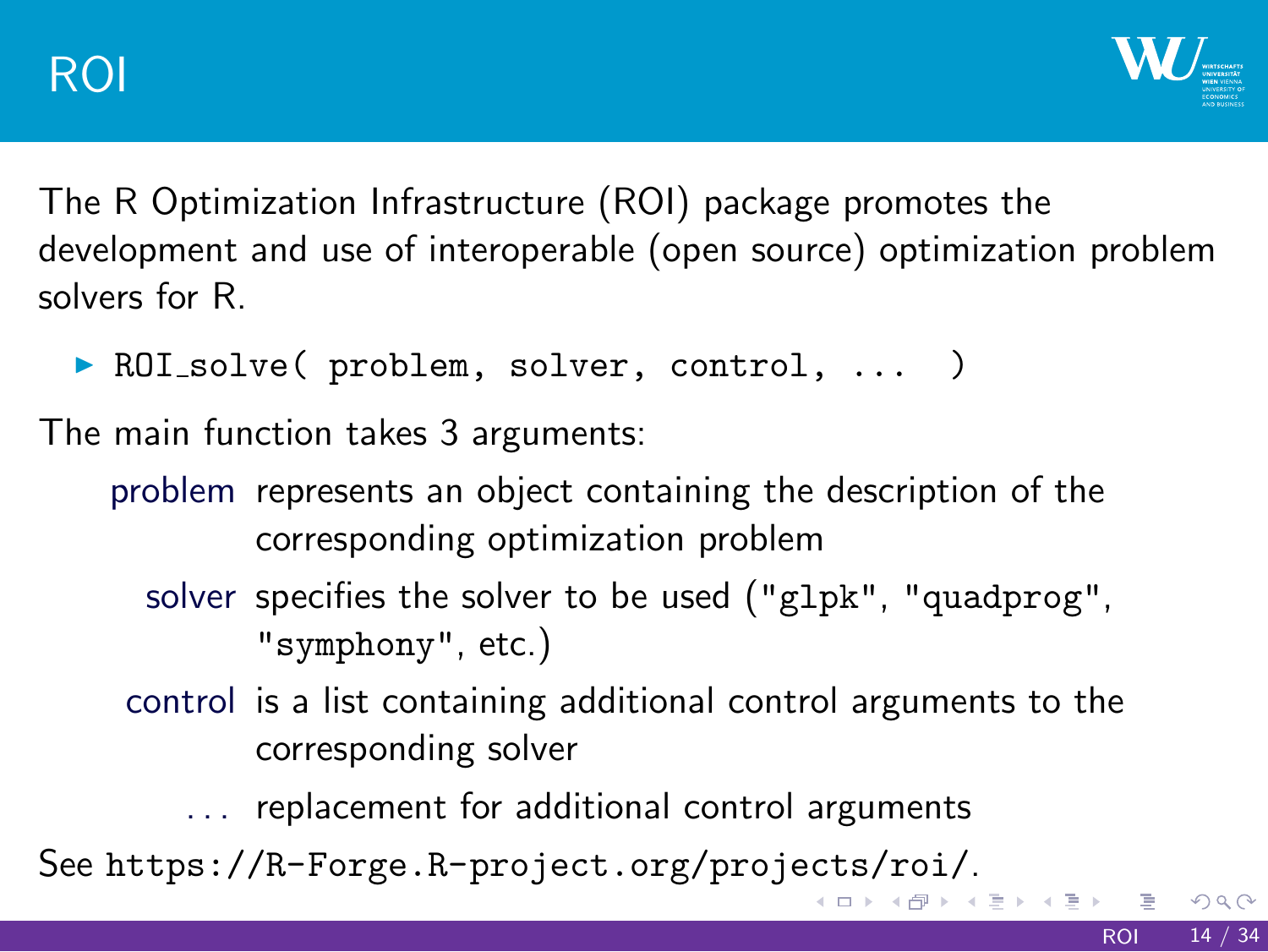#### Examples: ROI and Constraints

 $W_{\equiv}$ 

```
. . . . . .
> library("ROI")
ROI: R Optimization Infrastructure
Installed solver plugins: cplex, lpsolve, glpk, quadprog, symphony, nlminb.
Default solver: glpk.
> (constr1 \leftarrow L_constraint(c(1, 2), "\leftarrow", 4))
An object containing 1 linear constraints.
>\, (constr2 <- L_constraint(matrix(c(1:4), ncol = 2), c("<", "<"),
+ c(4, 5))An object containing 2 linear constraints.
> rbind(constr1, constr2)
An object containing 3 linear constraints.
> (constr3 <- Q_{constant}(matrix(rep(2, 4), ncol = 2), c(1, 2),
+ " (", 5))
An object containing 1 constraints.
Some constraints are of type quadratic.
> foo \leftarrow function(x) {
+ sum(x^3) - seq\_along(x) % x
+ }
> F_constraint(foo, "<", 5)
                                                                      ROI 15 / 34
```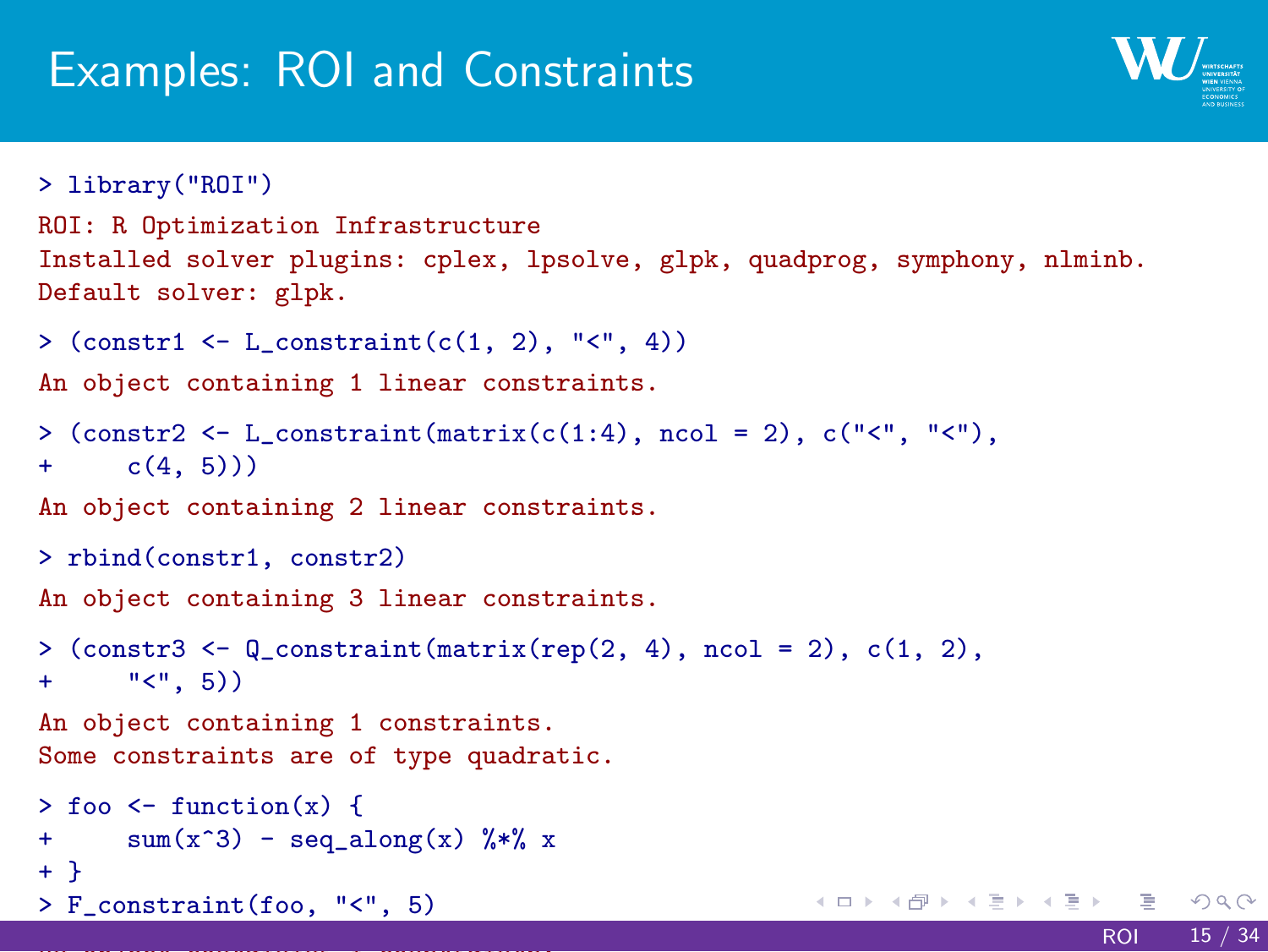#### Examples: Optimization Instances

 $\mathbf{W}_{\equiv}$ 

```
A quadratic programming problem with 3 constraints of type quadratic.<br>A dependence of type \exists and \exists and \exists and \exists and \exists and \exists and \exists and \exists and \exists and \exists and \exists and \exists and \exists and \exists and \exists 
 > lp <- LP(objective = c(2, 4, 3), L_constraint(L = matrix(c(3,
 + 2, 1, 4, 1, 3, 2, 2, 2), nrow = 3), dir = c("<=", "<=", "<="),
+ rhs = c(60, 40, 80)), maximum = TRUE)
> lp
A linear programming problem with 3 constraints of type linear.
> qp <- QP(Q_objective(Q = diag(1, 3), L = c(0, -5, 0)), L_constraint(L = matrix(c(-4, -3, 0, 2, 1, 0, 0, -2, 1), ncol = 3, byrow = TRUE), dir = rep(">=",
        -3, 0, 2, 1, 0, 0, -2, 1), ncol = 3, byrow = TRUE), dir = rep(">=",
+ 3), rhs = c(-8, 2, 0))> qp
A quadratic programming problem with 3 constraints of type linear.
> qcp <- QCP(Q_0b)jective(Q = matrix(c(-33, 6, 0, 6, -22, 11.5,+ 0, 11.5, -11), byrow = TRUE, ncol = 3), L = c(1, 2, 3)),<br>+ 0 constraint (0 = list (NULL NULL diag(1 nrow = 3)) L =
        \mathbb{Q}_\text{constraint}(\mathbb{Q} = \text{list}(\texttt{NULL}, \texttt{NULL}, \texttt{diag}(1, \texttt{now} = 3)), \ \mathbb{L} = \texttt{matrix}(c(-1,+ 1, 1, 1, -3, 1, 0, 0, 0), byrow = TRUE, ncol = 3), dir = rep("<=",
+ 3), rhs = c(20, 30, 1)), maximum = TRUE)
> qcp
```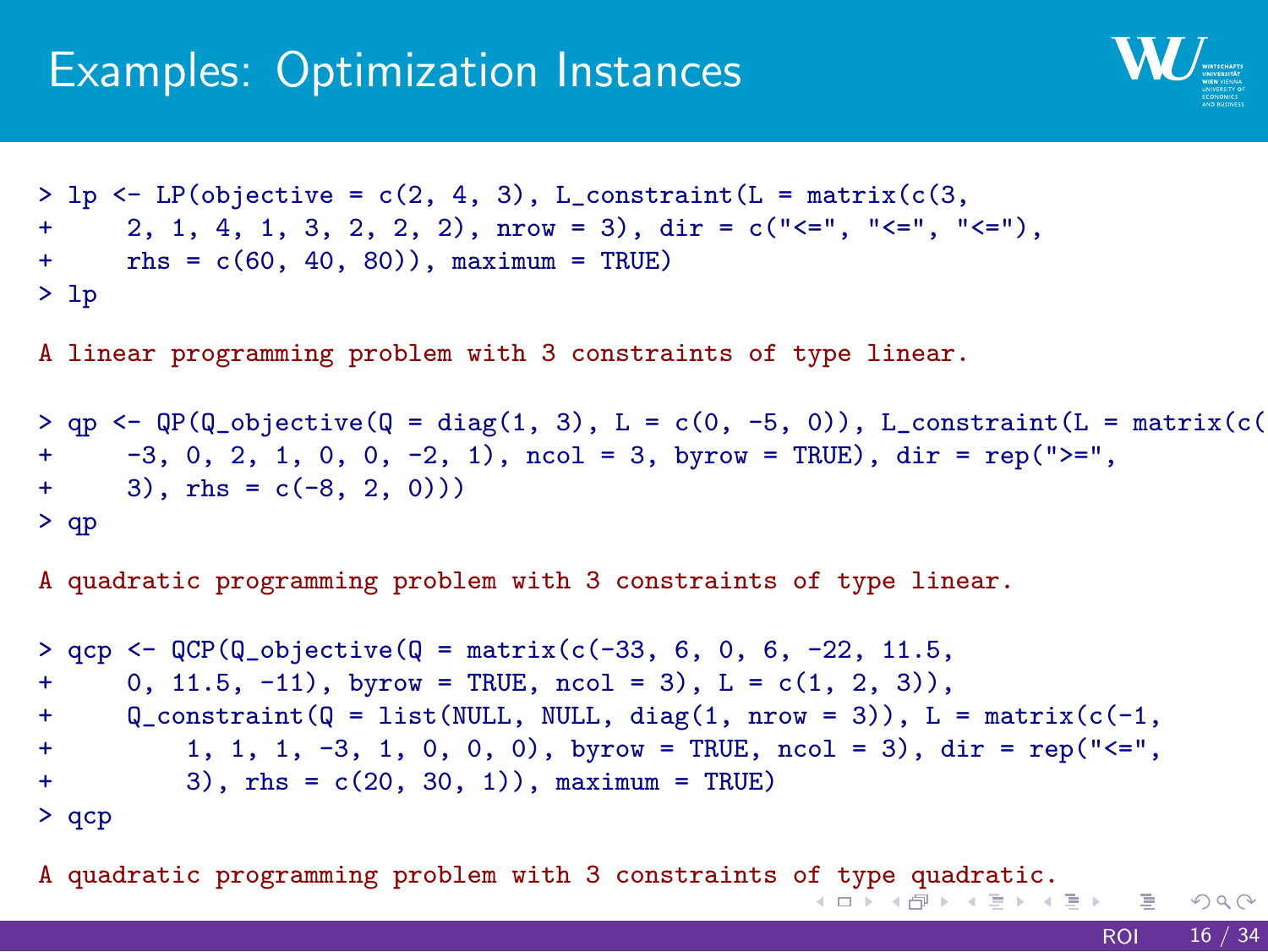### Examples: Solving LPs

 $\mathbf{W}_{\square}$ 



attr(,"class") [1] "MIP\_solution"

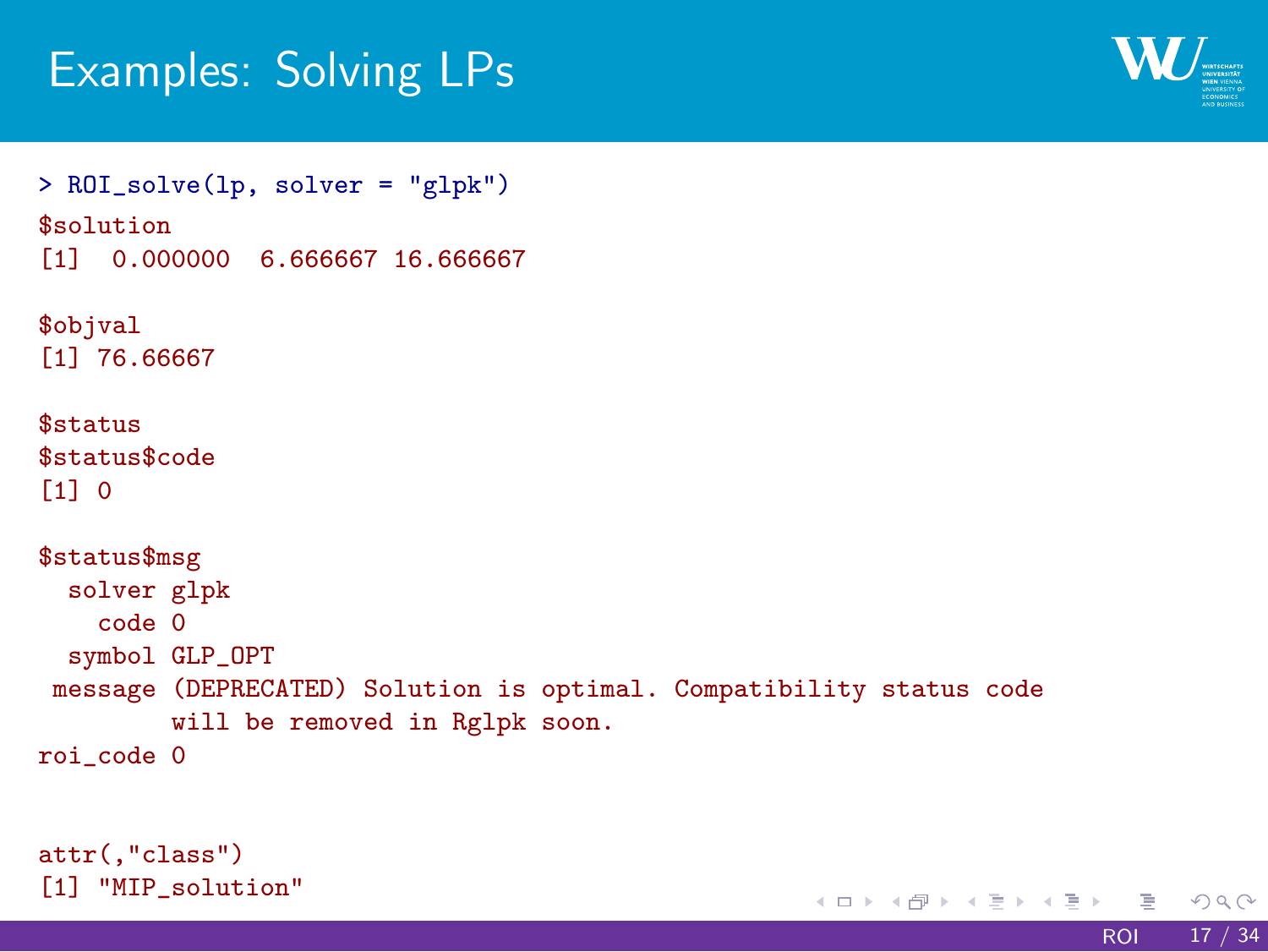### Examples: Solving LPs

> ROI\_solve(qcp, solver = "cplex")

 $\mathbf{W}_{\blacksquare}$ 

\$solution [1] 0.1291236 0.5499528 0.8251539 \$objval [,1] [1,] 2.002347 \$status \$status\$code [1] 0 \$status\$msg solver cplex code 1 symbol CPX\_STAT\_OPTIMAL message (Simplex or barrier): optimal solution. roi\_code 0

attr(,"class") [1] "MIP\_solution"

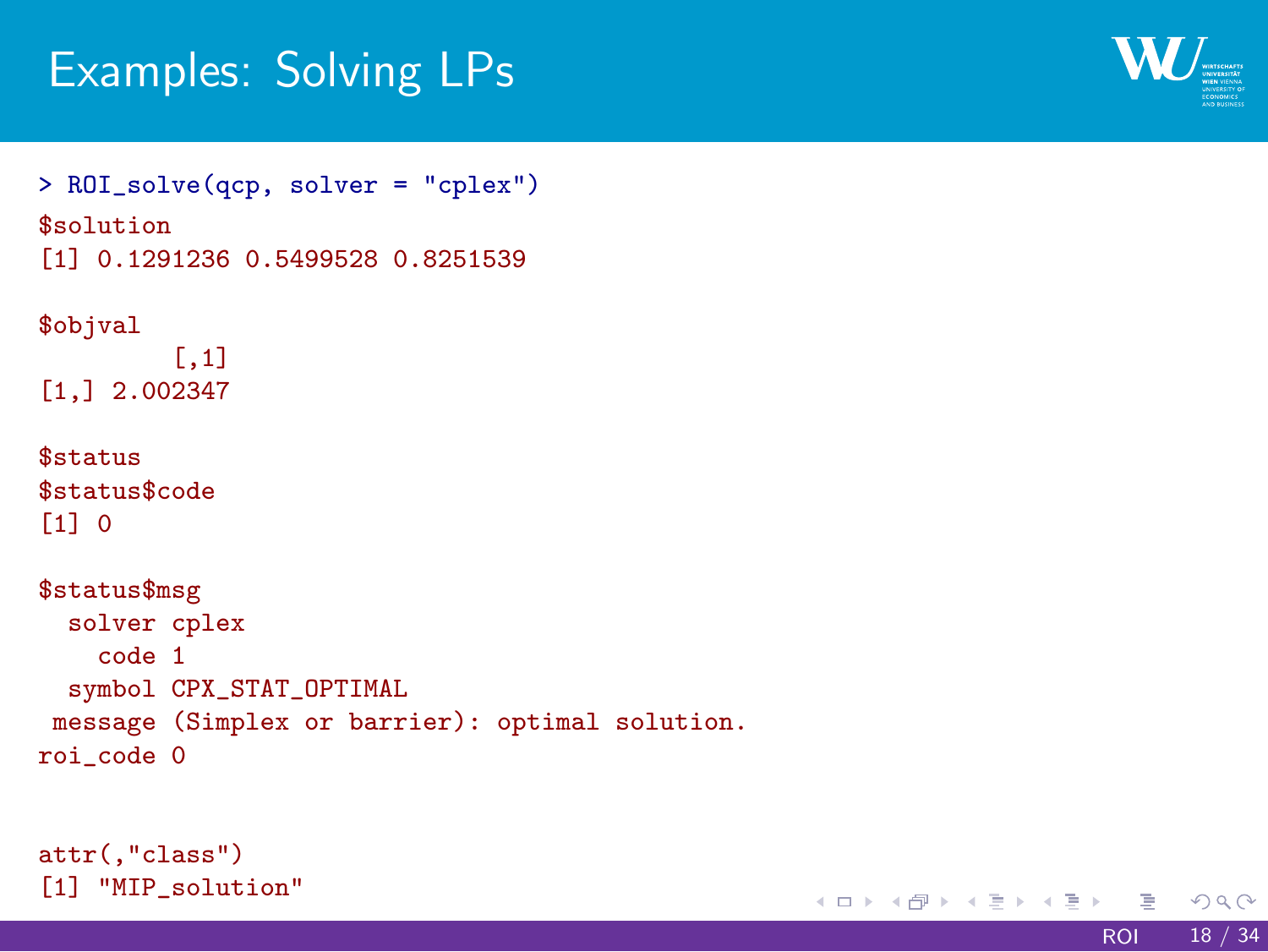#### Examples: Computations on Objects



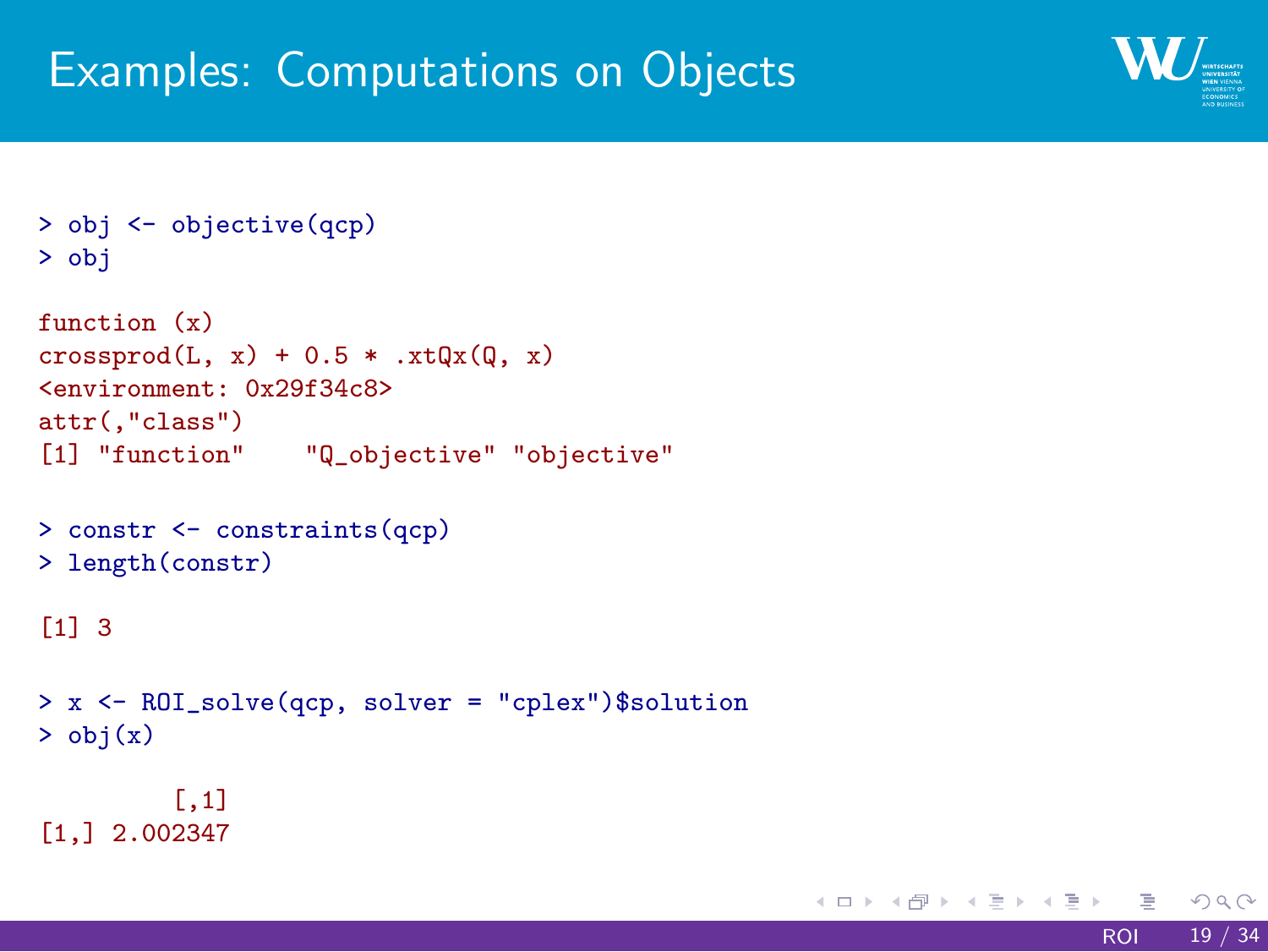### ROI Plugins (1)



.solve\_PROBLEM\_CLASS.mysolver <- function( x, control ) {<br>
## adjust arguments depending on problem class<br>
out <- .mysolver\_solve\_PROBLEM\_CLASS(Q = terms(objective(x))\$Q,<br>
out <- .mysolver\_solve\_PROBLEM\_CLASS(Q = terms(obj  $class(out) \leftarrow c(class(x), class(out))$ .canonicalize\_solution(out, x) } .canonicalize\_solution.mysolver <- function(out, x){

ROI is very easy to extend via "plugins"

solution <- out\$MY\_SOLVER\_SOLUTION<br>objval <- objective(x)(solution)<br>status <- .canonicalize\_status(out\$MYSOLVER\_STATUS, class(out)[1])

.make\_MIP\_solution(solution, objval, status) }

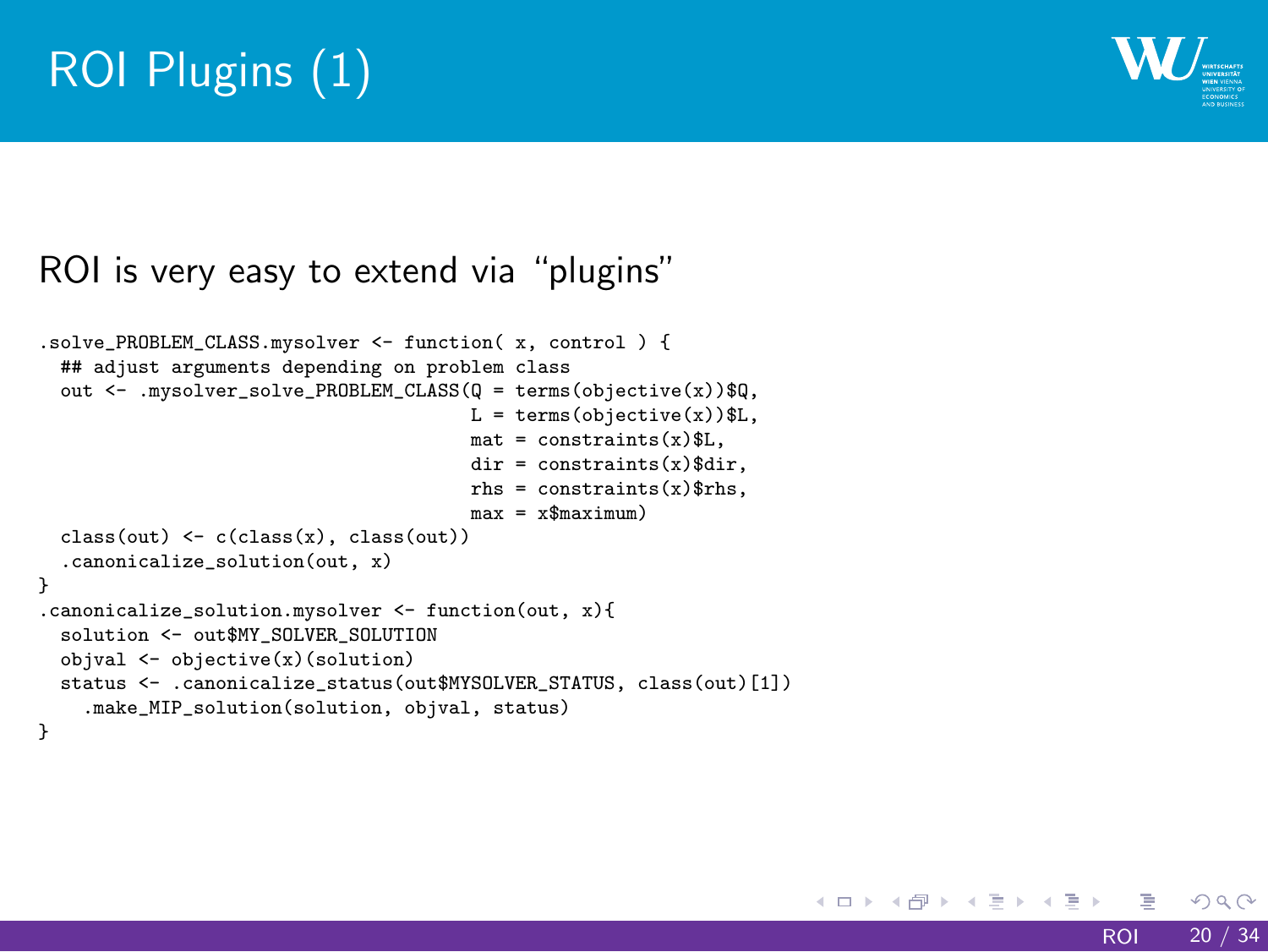### ROI Plugins (2)

 $W_{\equiv}$ 

#### Status code canonicalization:

.add\_mysolver\_status\_codes <- function(){ ## add all status codes generated by the solver to db add\_status\_code\_to\_db("mysolver",  $0<sub>L</sub>$ , "OPTIMAL", "Solution is optimal", 0L ) add\_status\_code\_to\_db("mysolver", 1L, "NOT\_OPTIMAL", "No solution."  $\lambda$ invisible(TRUE) }

Register solver plugin in ROI (done in 'zzz.R'):

ROI\_register\_plugin( ROI\_plugin(solver = "mysolver",<br>package = "mysolverpkg",<br>types = c("LP", "MILP", "QP", "MIQP", "QCP", "MIQCP"),<br>status\_codes = ROI:::.add\_mysolver\_status\_codes,<br>multiple\_solutions = TRUE ) )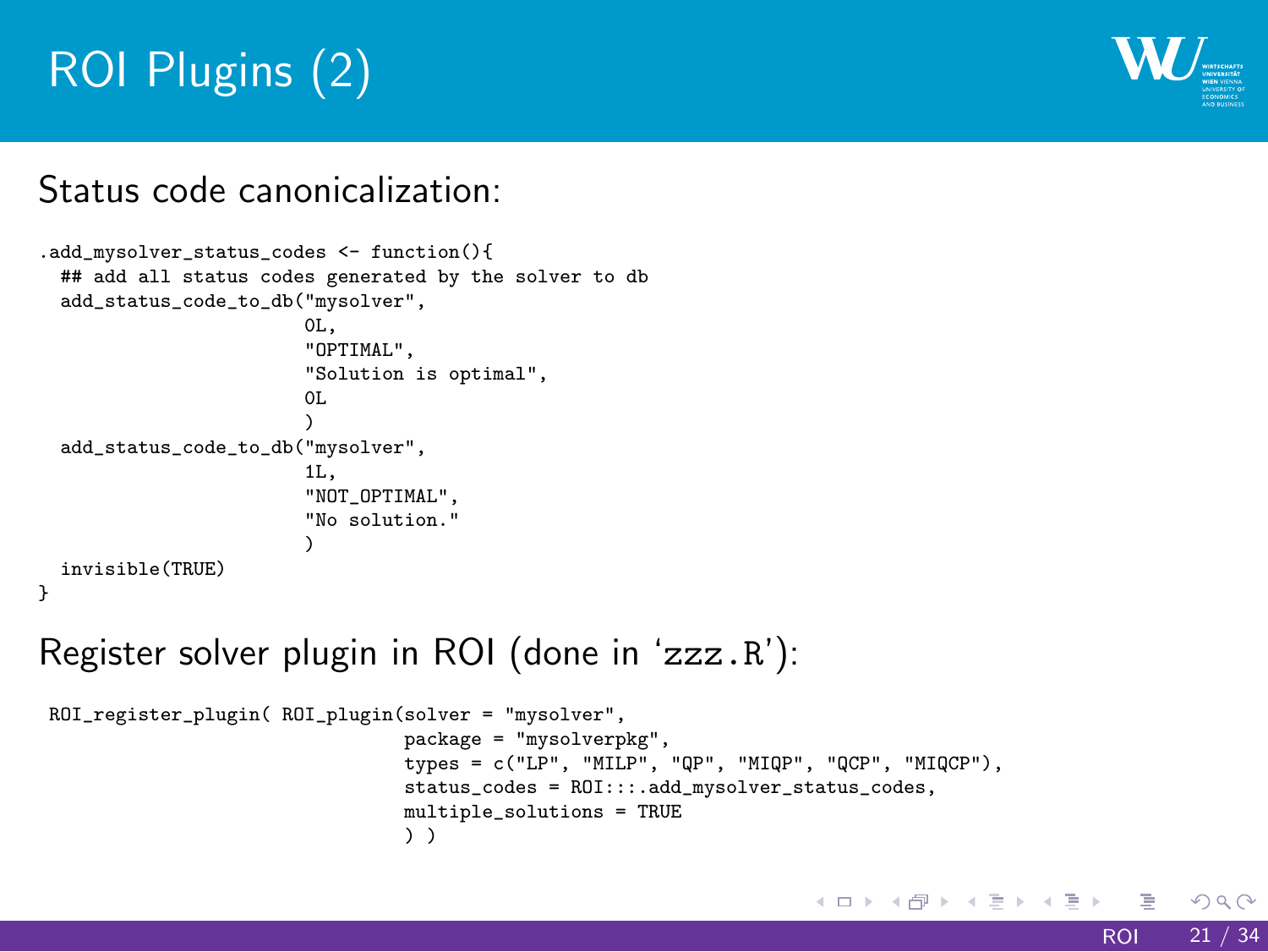#### Summary

## $W_{\equiv}$

The current draft can handle LP up to MILP and MIQCP problems using the following supported solvers (as of March 17, 2011):

- $\blacktriangleright$  lpSolve
- $\blacktriangleright$  quadprog
- $\blacktriangleright$  Rcplex
- $\blacktriangleright$  Rglpk (default)
- $\blacktriangleright$  Rsymphony

Additional requirements to run ROI:

- $\blacktriangleright$  slam for storing coefficients (constraints, objective) as sparse matrices
- $\blacktriangleright$  registry providing a pure R data base system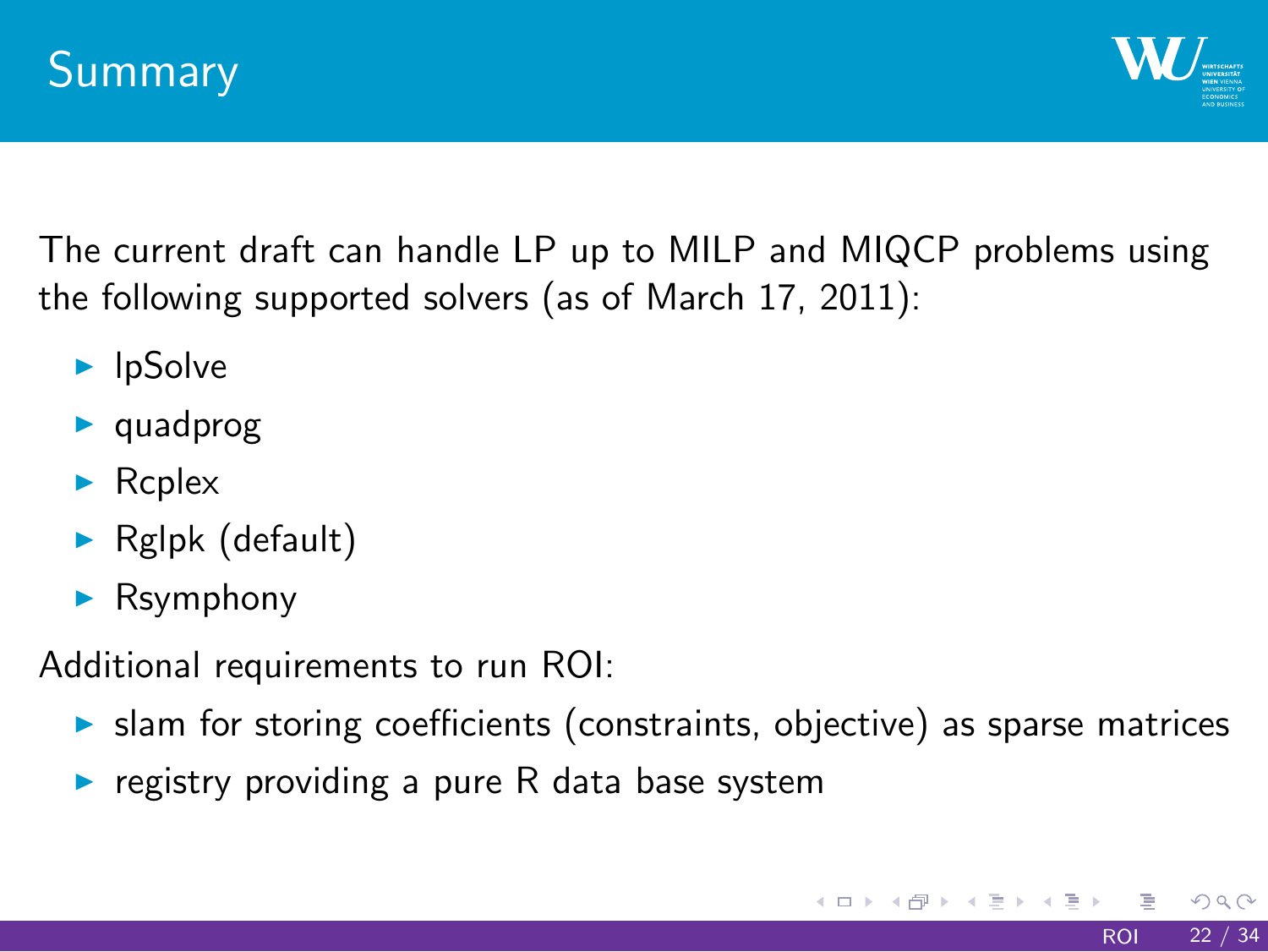Applications

 $\mathbf{W}_{\square}$ 

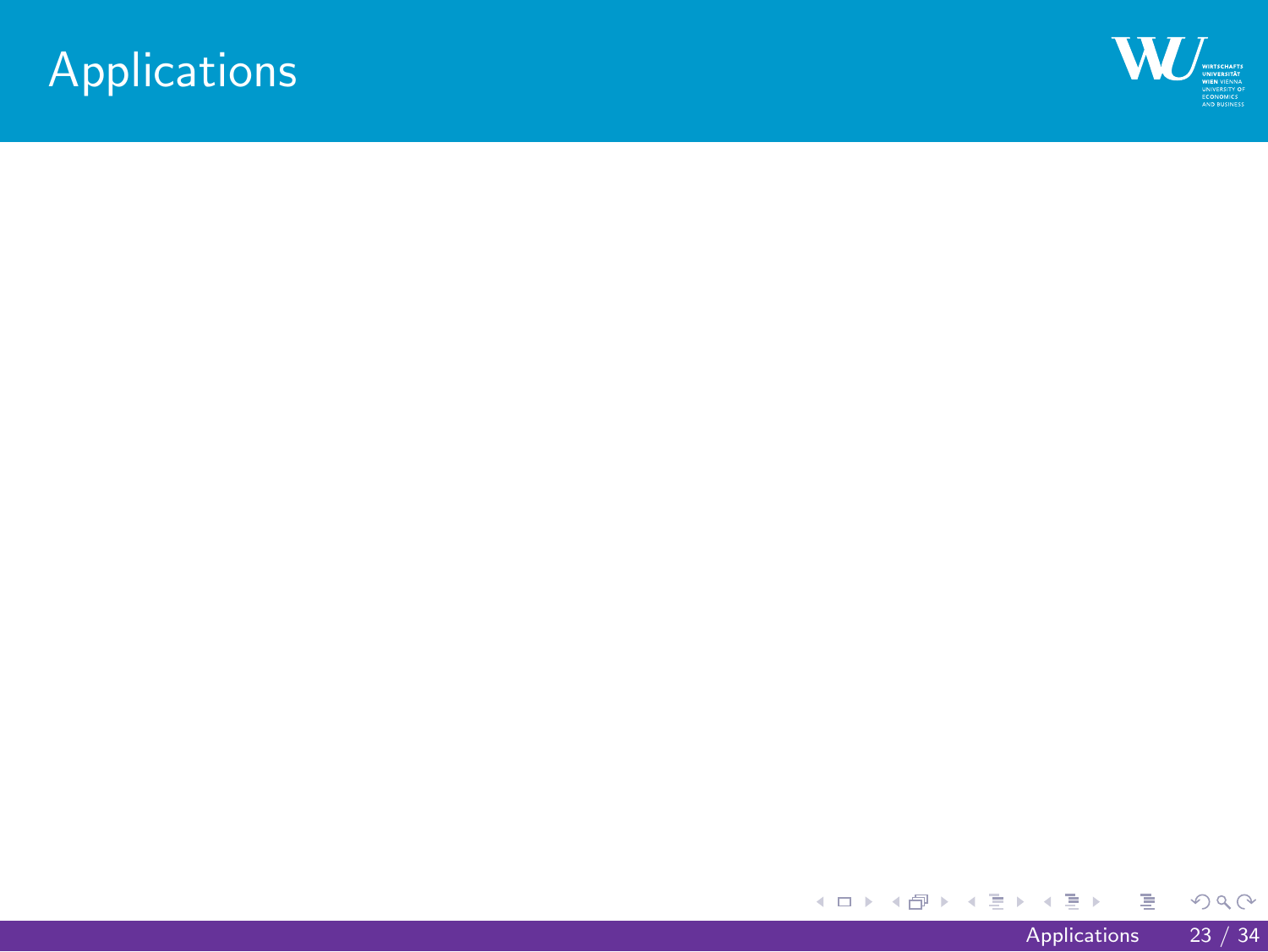### L1 Regression (1)

> library("quantreg")

 $\mathbf{W}_{\blacksquare}$ 

> data(stackloss) > create\_L1\_problem <- function(x, j) {<br>+ len <- 1 + ncol(x) + 2 \* nrow(x)  $len \leftarrow 1 + ncol(x) + 2 * nrow(x)$ + beta <- rep(0, len) +  $beta[j + 1] \leftarrow 1$ <br>+  $LP(L\_objective(c))$ + LP(L\_objective(c(rep(0, ncol(x) + 1), rep(1, 2 \* nrow(x)))),<br>+ rbind(L\_constraint(cbind(1, as.matrix(x), diag(nrow(x)),  $r$ bind(L\_constraint(cbind(1, as.matrix(x), diag(nrow(x)), + -diag(nrow(x))), rep("==", nrow(x)), rep(0, nrow(x))), + L\_constraint(beta, "==", -1)), bounds = V\_bound(li = seq\_len(ncol(x) + + 1), ui = seq\_len(ncol(x) + 1), lb = rep(-Inf, ncol(x) + + 1), ub = rep(Inf, ncol(x) + 1), nobj = len)) + }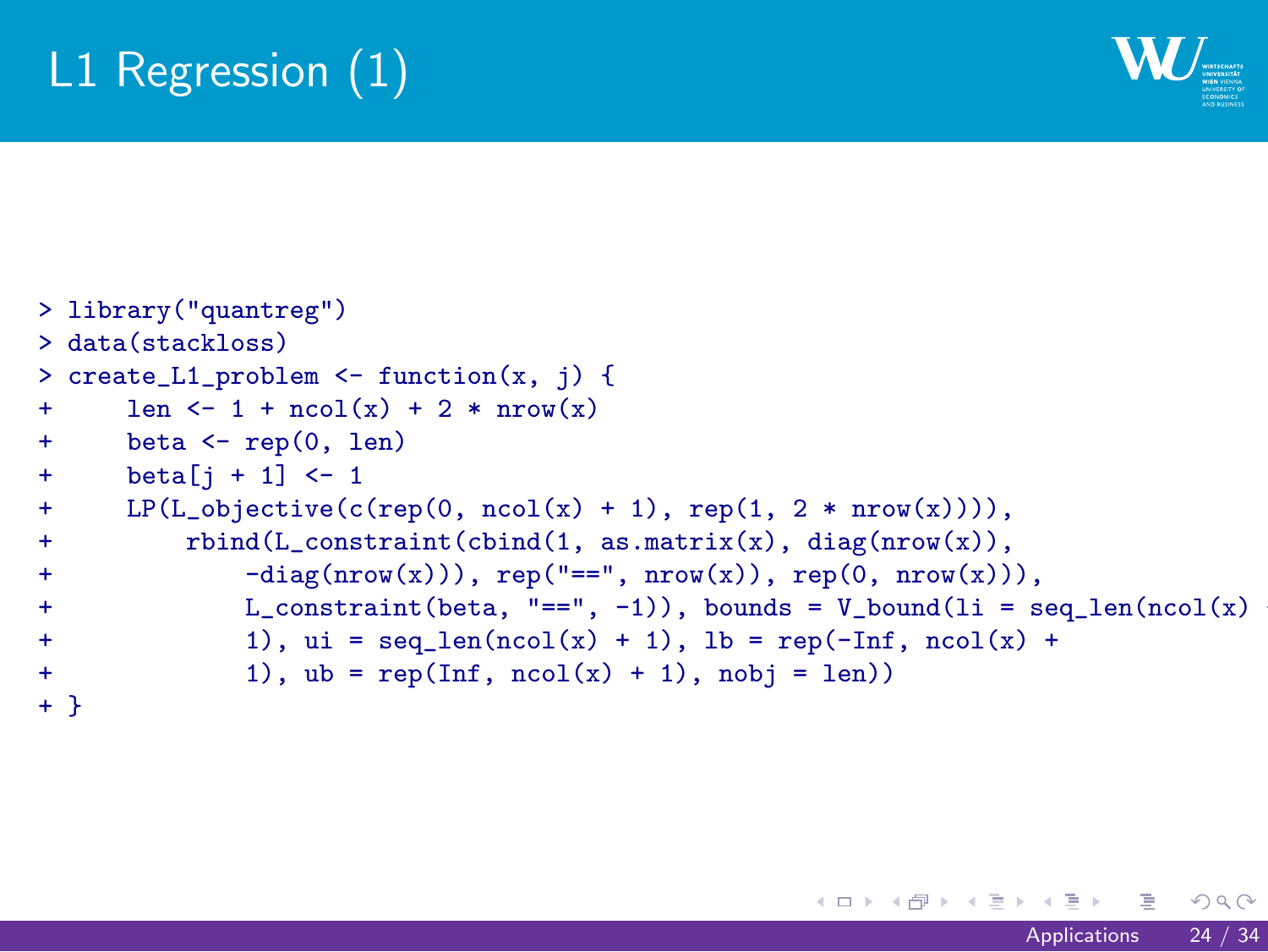## L1 Regression (2)

 $W_{\equiv}$ 

|        |                                                 |            |            |               | > ROI_solve(create_L1_problem(stackloss, 4), solver = "glpk")\$solution |         |
|--------|-------------------------------------------------|------------|------------|---------------|-------------------------------------------------------------------------|---------|
|        | $\lceil 1 \rceil$ -39.68985507                  | 0.83188406 | 0.57391304 | $-0.06086957$ | $-1.00000000$                                                           |         |
| [6]    | 5.06086957                                      | 0.00000000 | 5.42898551 | 7.63478261    | 0.00000000                                                              |         |
| $[11]$ | 0.00000000                                      | 0.00000000 | 0.00000000 | 0.00000000    | 0.00000000                                                              |         |
| $[16]$ | 0.52753623                                      | 0.04057971 | 0.00000000 | 0.00000000    | 1.18260870                                                              |         |
| $[21]$ | 0.00000000                                      | 0.00000000 | 0.00000000 | 0.48695652    | 1.61739130                                                              |         |
| [26]   | 0.00000000                                      | 0.00000000 | 0.00000000 | 0.00000000    | 0.00000000                                                              |         |
| $[31]$ | 1.21739130                                      | 1.79130435 | 1,00000000 | 0.00000000    | 1.46376812                                                              |         |
| [36]   | 0.02028986                                      | 0.00000000 | 0.00000000 | 2.89855072    | 1.80289855                                                              |         |
| $[41]$ | 0.00000000                                      | 0.00000000 | 0.42608696 | 0.00000000    | 0.00000000                                                              |         |
| [46]   | 0.00000000                                      | 9.48115942 |            |               |                                                                         |         |
|        | $>$ rq(stack.loss $\tilde{ }$ stack.x, 0.5)     |            |            |               |                                                                         |         |
| Call:  |                                                 |            |            |               |                                                                         |         |
|        | $rq(formula = stack.loss$ * stack.x, tau = 0.5) |            |            |               |                                                                         |         |
|        |                                                 |            |            |               |                                                                         |         |
|        | Coefficients:                                   |            |            |               |                                                                         |         |
|        | (Intercept)                                     |            |            |               | stack.xAir.Flow stack.xWater.Temp stack.xAcid.Conc.                     |         |
|        | $-39.68985507$                                  | 0.83188406 |            | 0.57391304    | $-0.06086957$                                                           |         |
|        |                                                 |            |            |               |                                                                         |         |
|        | Degrees of freedom: 21 total; 17 residual       |            |            |               |                                                                         |         |
|        |                                                 |            |            |               | イロン イ押ン イヨン イヨン 一重。                                                     | 298     |
|        |                                                 |            |            |               | Applications                                                            | 25 / 34 |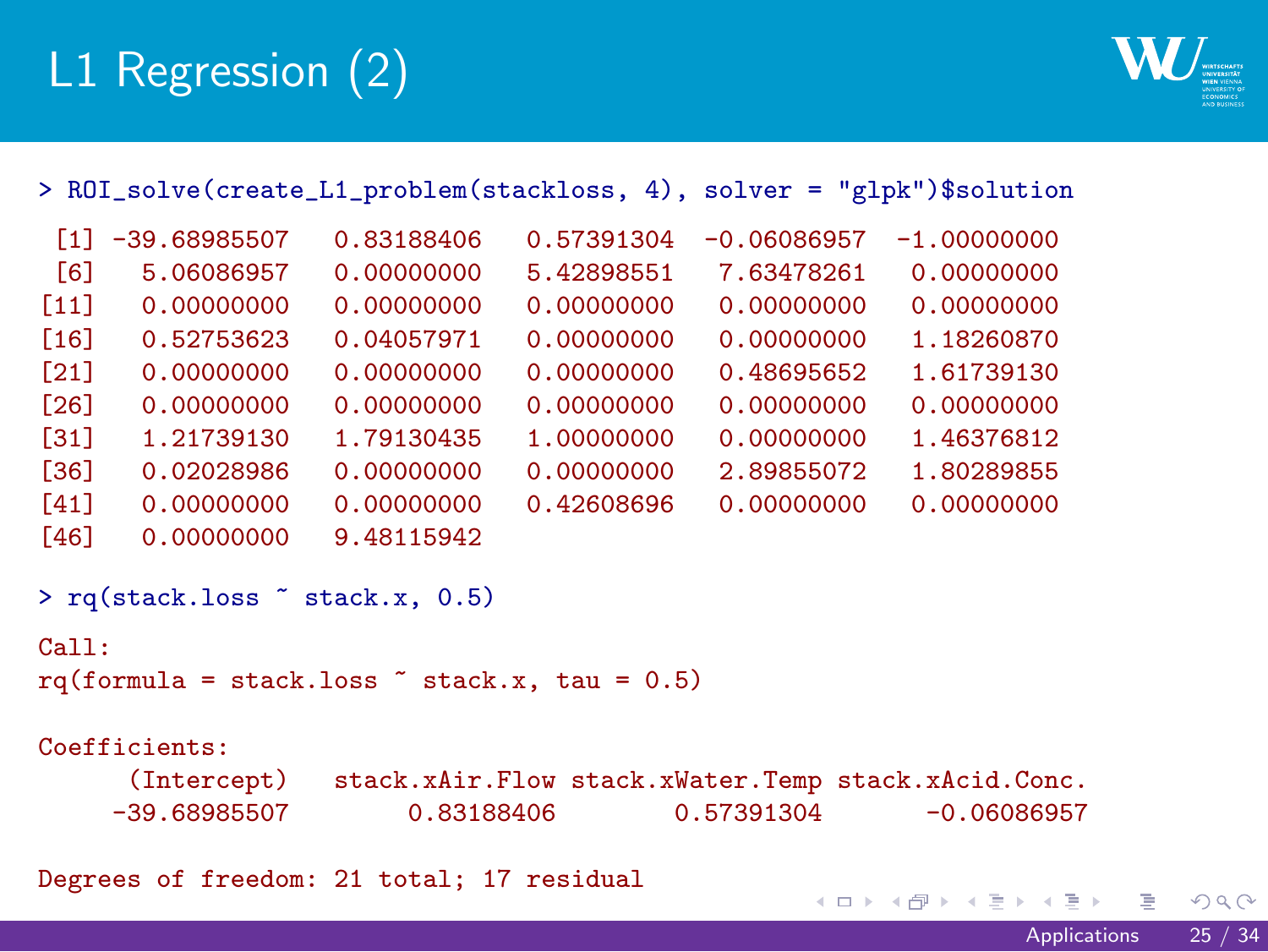#### Portfolio Optimization (1)

 $W_{\equiv}$ 

 $Example<sup>1</sup>$ : > library("fPortfolio") > data(LPP2005.RET) > lppData <- 100 \* LPP2005.RET[, 1:6] > r <- mean(lppData) > r [1] 0.04307677 > foo <- Q\_objective(Q = cov(lppData), L = rep(0, ncol(lppData))) > full\_invest <- L\_constraint(rep(1, ncol(lppData)), "==", 1) > target\_return <- L\_constraint(apply(lppData, 2, mean), "==", +  $r$ )  $\mathbf{r}$ ) > op <- QP(objective = foo, constraints = rbind(full\_invest, target\_return)) > op A quadratic programming problem with 2 constraints of type linear.

 $^1$ Portfolio Optimization with R/Rmetrics by Würtz et al $\leqslant$  2009)  $\rightarrow$  4 aprile and  $\rightarrow$  3 and 3  $\rightarrow$ Applications 26 / 34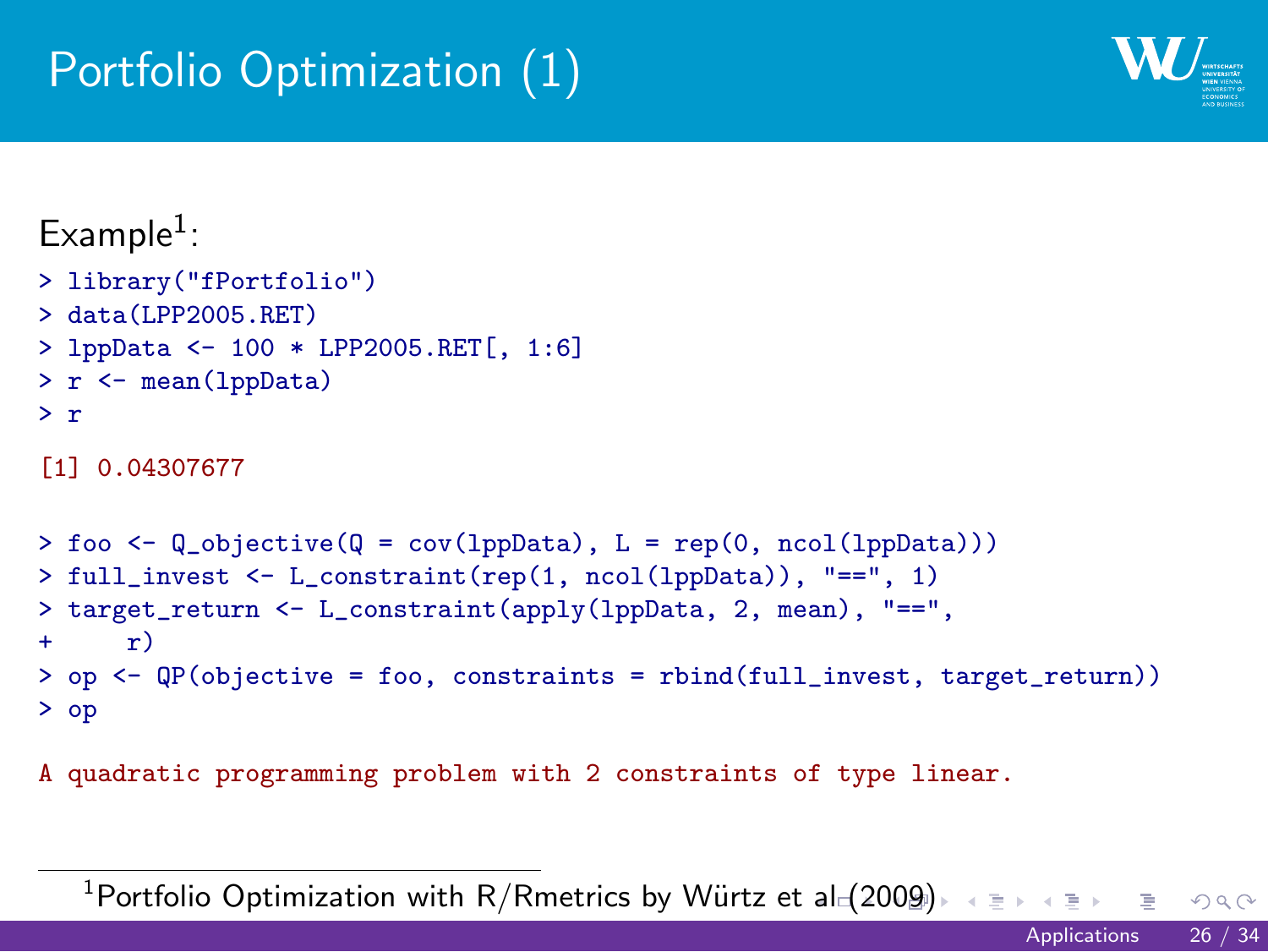### Portfolio Optimization (2)

 $W_{\equiv}$ 

```
Solve the portfolio optimization problem via ROI_solve()
> sol <- ROI_solve(op, solver = "cplex")
> w <- sol$solution
> round(w, 4)
[1] 0.0000 0.0086 0.2543 0.3358 0.0000 0.4013
> sqrt(t(w) \mathcal{N}\ast\mathcal{N} cov(1ppData) \mathcal{N}\ast\mathcal{N} w)
            [,1]
[1,] 0.2450869
> sol <- ROI_solve(op, solver = "quadprog")
> w <- sol$solution
> round(w, 4)
[1] 0.0000 0.0086 0.2543 0.3358 0.0000 0.4013
> sqrt(t(w) \frac{1}{2} /*, cov(1ppData) \frac{1}{2} /*, w)
           [,1]
[1,] 0.2450869
```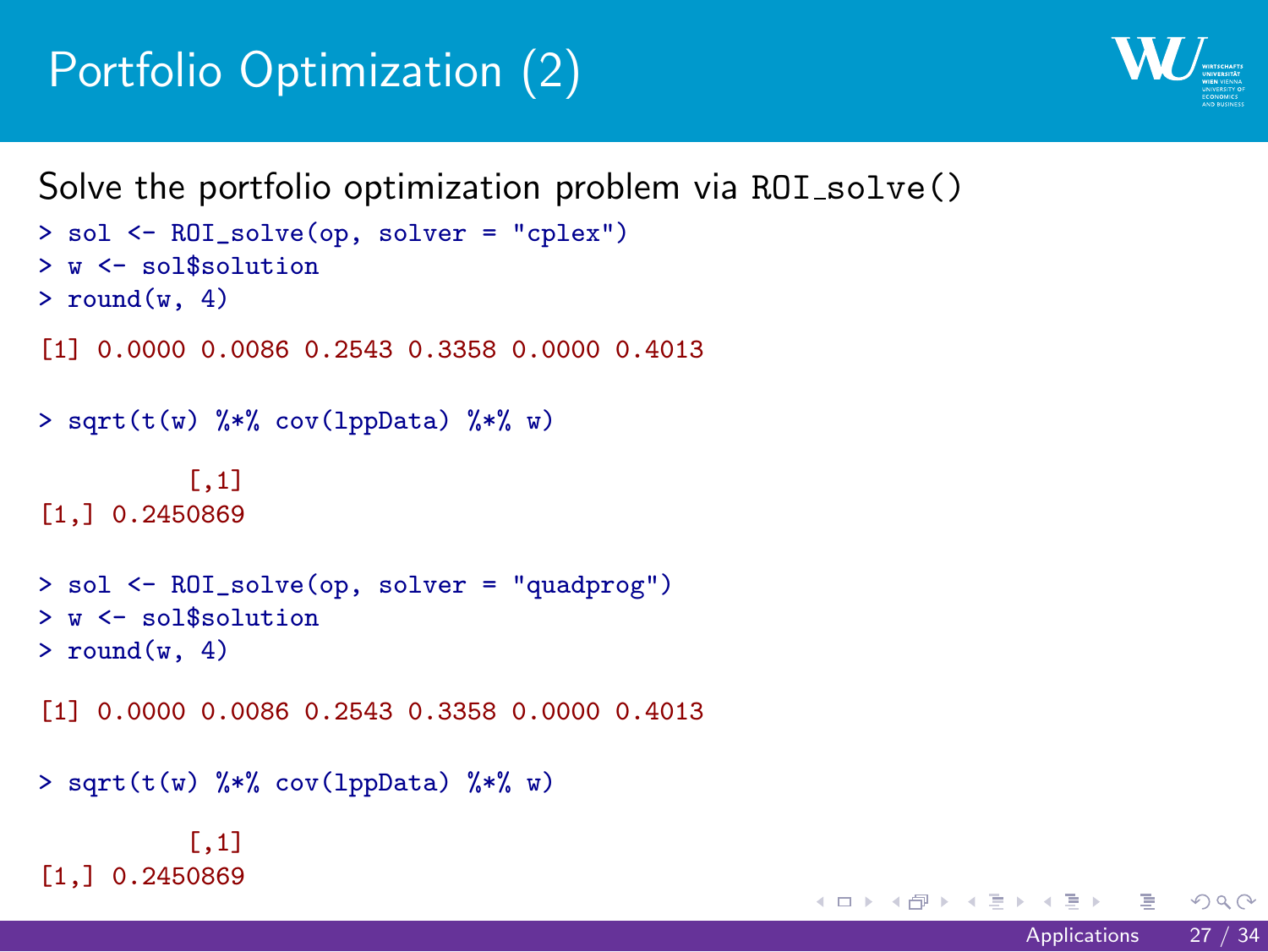#### Portfolio Optimization (3)

 $\mathbf{W}_{\text{max}}$ 

Applications 28 / 34

Solve the max-return portfolio optimization problem:

```
. . . . . .
> sigma <- sqrt(t(w) %*% cov(lppData) %*% w)
> zero_mat <- simple_triplet_zero_matrix(ncol(lppData))
> foo <- Q_objective(Q = zero_mat, L = colMeans(lppData))
> maxret_constr <- Q_constraint(Q = list(cov(lppData), NULL), L = rbind(rep(0,
+ ncol(lppData)), rep(1, ncol(lppData))), c("<=", "<="), c(sigma^2,
+ 1))
> op <- QCP(objective = foo, constraints = maxret_constr, maximum = TRUE)
> op
A quadratic programming problem with 2 constraints of type quadratic.
> sol <- ROI_solve(op, solver = "cplex")
> w <- sol$solution
> round(w, 4)
[1] 0.0000 0.0086 0.2543 0.3358 0.0000 0.4013
> w %*% colMeans(lppData)
          [,1]
[1,] 0.04307677
```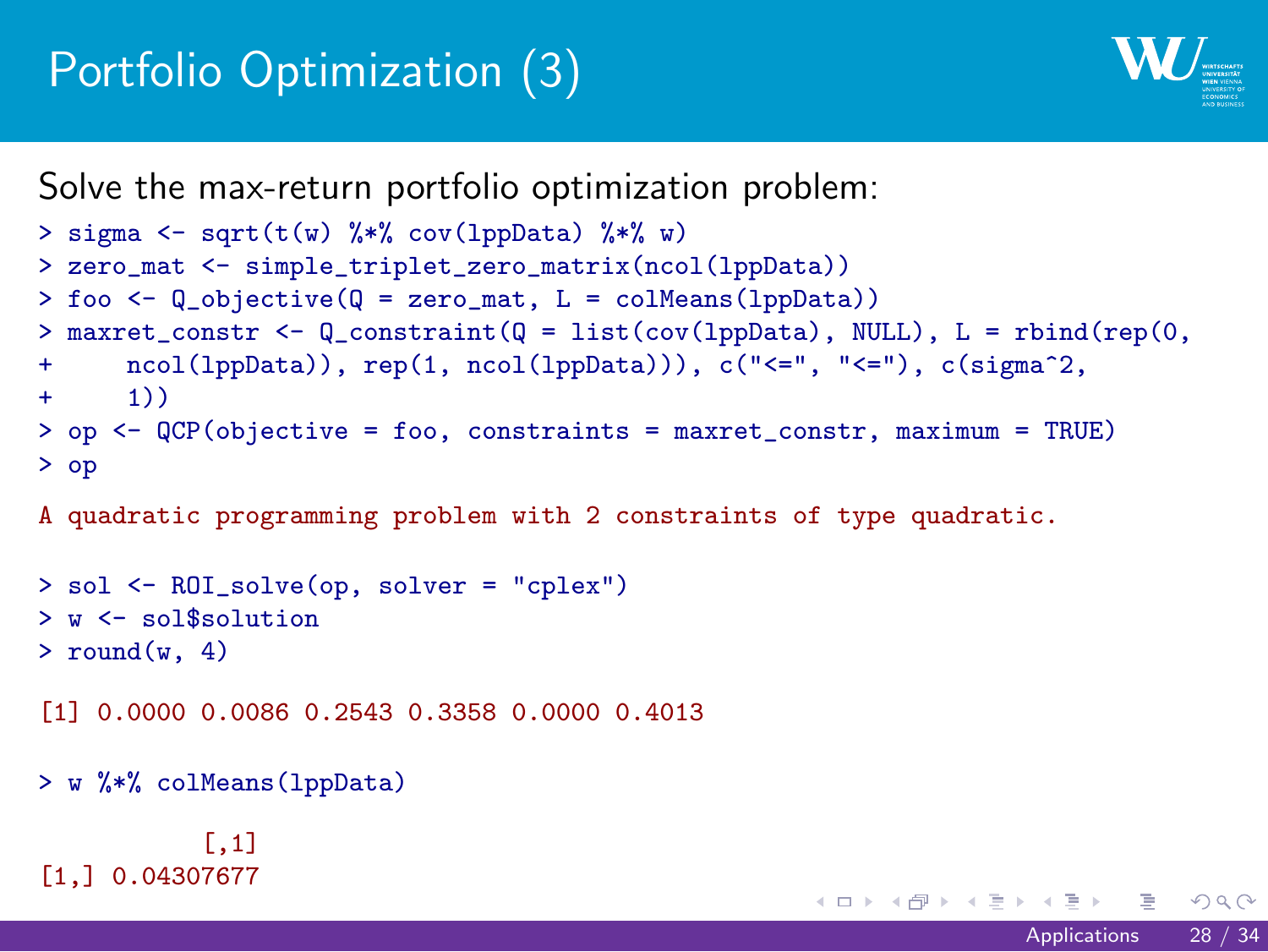Benchmark Experiment

 $W_{\equiv}$ 

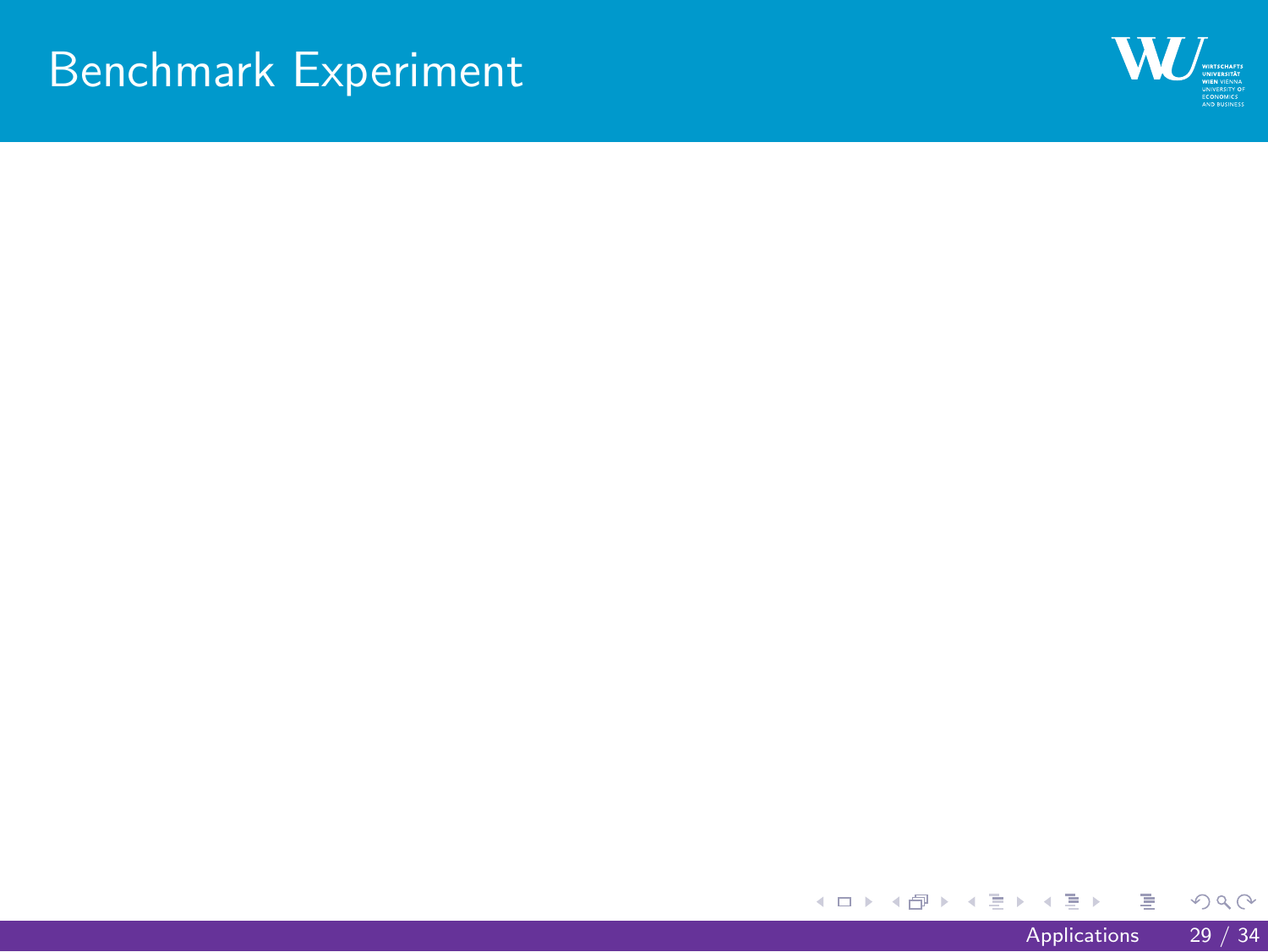#### MIPLIB2003

# $\mathbf{W}_{\text{max}}$

- $\triangleright$  A collection of real-world mixed integer programs.
- $\triangleright$  Standard test set used to compare the performance of MILP solvers.
- Available online at http://miplib.zib.de/miplib2003.php.
- $\blacktriangleright$  Maintained by Alexander Martin, Tobias Achterberg and Thorsten Koch.
- Instances in MPS file format which can be read via Rglpk's MPS file reader.
- $\triangleright$  We can easily run those examples using different solvers via ROI.

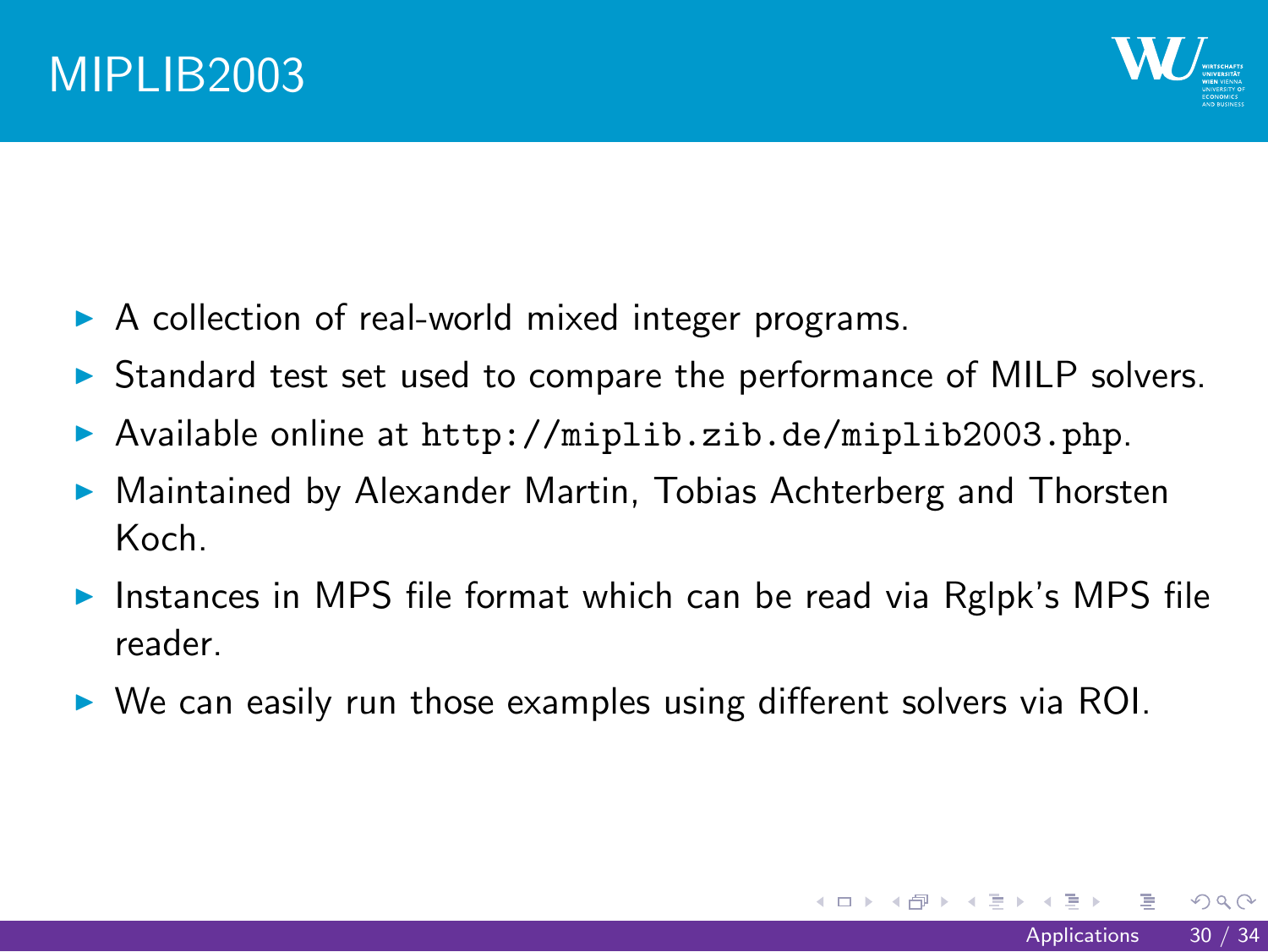## Results of Benchmark Experiment (1)

 $\mathbf{W}_{\square}$ 

|                  | <b>GLPK</b> | Rglpk         | lp_solve      | IpSolve       | <b>SYMPHONY</b> | Rsymphony     |
|------------------|-------------|---------------|---------------|---------------|-----------------|---------------|
| aflow30a         | 1158.00     | 1158.00       | 1158.00       | 1158.00       | 1158.00         | 1159.00       |
| air04            | 56137.00    | 56137.00      | 56137.00      |               | 56137.00        | 56137.00      |
| air05            | 26374.00    | 26374.00      | 26374.00      | 26374.00      | 26374.00        | 26374.00      |
| cap6000          |             | $-2451377.00$ | $-2451380.00$ | $-2451377.00$ | $-2451377.00$   | $-2451377.00$ |
| danoint          |             | 65.67         | 65.67         | 65.67         | 65.67           | 65.67         |
| disctom          |             | $-5000.00$    |               |               | $-5000.00$      | $-5000.00$    |
| fiber            | 405935.18   | 405935.18     |               |               | 405935.18       | 405935.18     |
| fixnet6          |             |               |               |               | 3983.00         | 3983.00       |
| gesa2            | 25779856.37 |               |               | 24534703.78   |                 | 25779856.37   |
| manna81          |             |               |               |               | $-13164.00$     | $-13164.00$   |
| mas76            | 40005.05    | 40005.05      |               | 40005.05      | 40005.05        | 40005.05      |
| misc07           | 2810.00     | 2810.00       | 2810.00       | 2810.00       | 2810.00         | 2810.00       |
| modglob          |             |               | 20740500.00   | 20740508.09   | 20740508.09     | 20740508.09   |
| nw <sub>04</sub> | 16862.00    | 16862.00      | 16862.00      | 16862.00      | 16862.00        | 16862.00      |
| p2756            |             |               |               |               | 3124.00         | 3124.00       |
| pk1              | 11.00       | 11.00         | 11.00         | 11.00         | 11.00           | 11.00         |
| pp08aCUTS        |             |               | 7350.00       | 7380.00       | 7350.00         | 7350.00       |
| qiu              |             | $-132.87$     | $-132.87$     | $-32.06$      | $-132.87$       | $-132.87$     |
| rout             |             | 1127.54       | 1077.56       | 1077.56       |                 | $-\ln f$      |
| vpm2             | 13.75       | 13.75         | 13.75         | 7.00          | 13.75           | 13.75         |

Table: Objective values—command line solvers and R interfaces

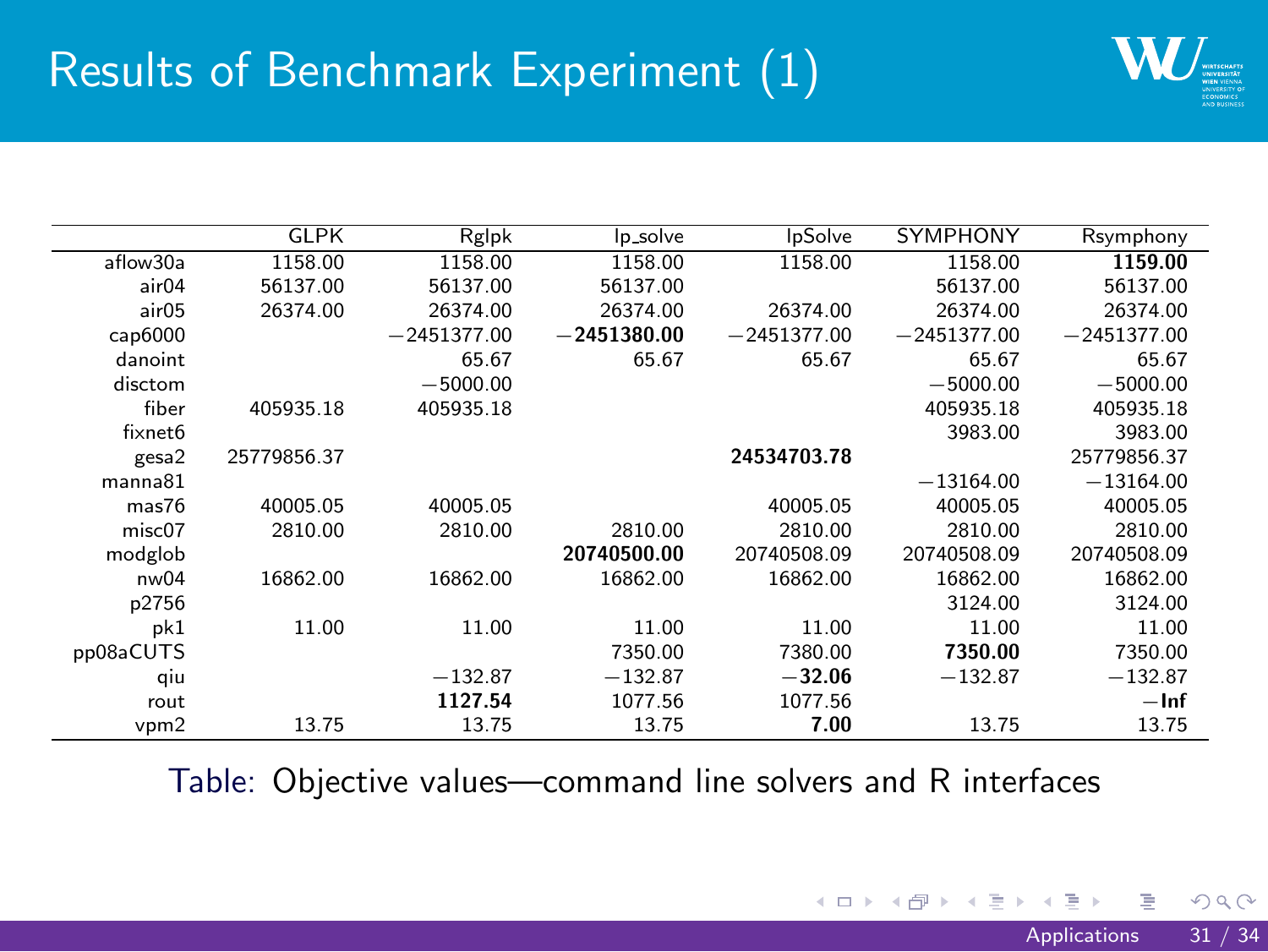## Results of Benchmark Experiment (2)

 $\mathbf{W}_{\square}$ 

|                  | <b>GLPK</b> | Rglpk   | lp_solve | IpSolve | <b>SYMPHONY</b> | Rsymphony |
|------------------|-------------|---------|----------|---------|-----------------|-----------|
| aflow30a         | 893.32      | 712.49  | 640.06   | 407.84  | 350.04          | 35.42     |
| air04            | 312.34      | 191.97  | 1055.63  |         | 84.36           | 161.92    |
| air05            | 165.08      | 92.48   | 393.31   | 67.46   | 32.70           | 70.17     |
| cap6000          | 153.29      | 131.71  | 130.45   | 112.21  | 320.81          | 74.40     |
| danoint          | 6.37        | 1.41    | 744.72   | 268.80  | 1632.76         | 4021.88   |
| disctom          | 35.49       | 29.14   |          |         | 98.50           | 206.68    |
| fiber            | 15.74       | 1.56    |          |         | 0.10            | 0.10      |
| fixnet6          |             |         |          |         | 0.16            | 0.73      |
| gesa2            | 80.96       |         |          | 0.11    | 8639.25         | 13.51     |
| manna81          |             |         |          |         | 0.04            | 0.06      |
| mas76            | 632.73      | 673.62  | 0.00     | 4.97    | 34.51           | 39.57     |
| misc07           | 0.89        | 1.06    | 0.29     | 0.30    | 1.67            | 4.62      |
| modglob          |             |         | 1689.69  | 827.89  | 313.45          | 1554.79   |
| nw <sub>04</sub> | 13.03       | 11.85   | 0.76     | 0.86    | 14.25           | 11.76     |
| p2756            |             |         |          |         | 282.10          | 0.53      |
| pk1              | 380.72      | 630.54  | 5.48     | 4.66    | 10.38           | 23.60     |
| pp08aCUTS        |             |         | 767.40   | 3595.35 | 1412.84         | 4.47      |
| qiu              | 397.91      | 460.61  | 67.32    | 135.71  | 27.96           | 59.69     |
| rout             | 21.62       | 78.36   | 2963.72  | 3179.14 | 10146.32        | 0.00      |
| vpm2             | 1686.00     | 2706.43 | 96.09    | 4048.86 | 17.96           | 1.97      |

Table: Comparison of runtimes [min]—command line solvers vs. R interfaces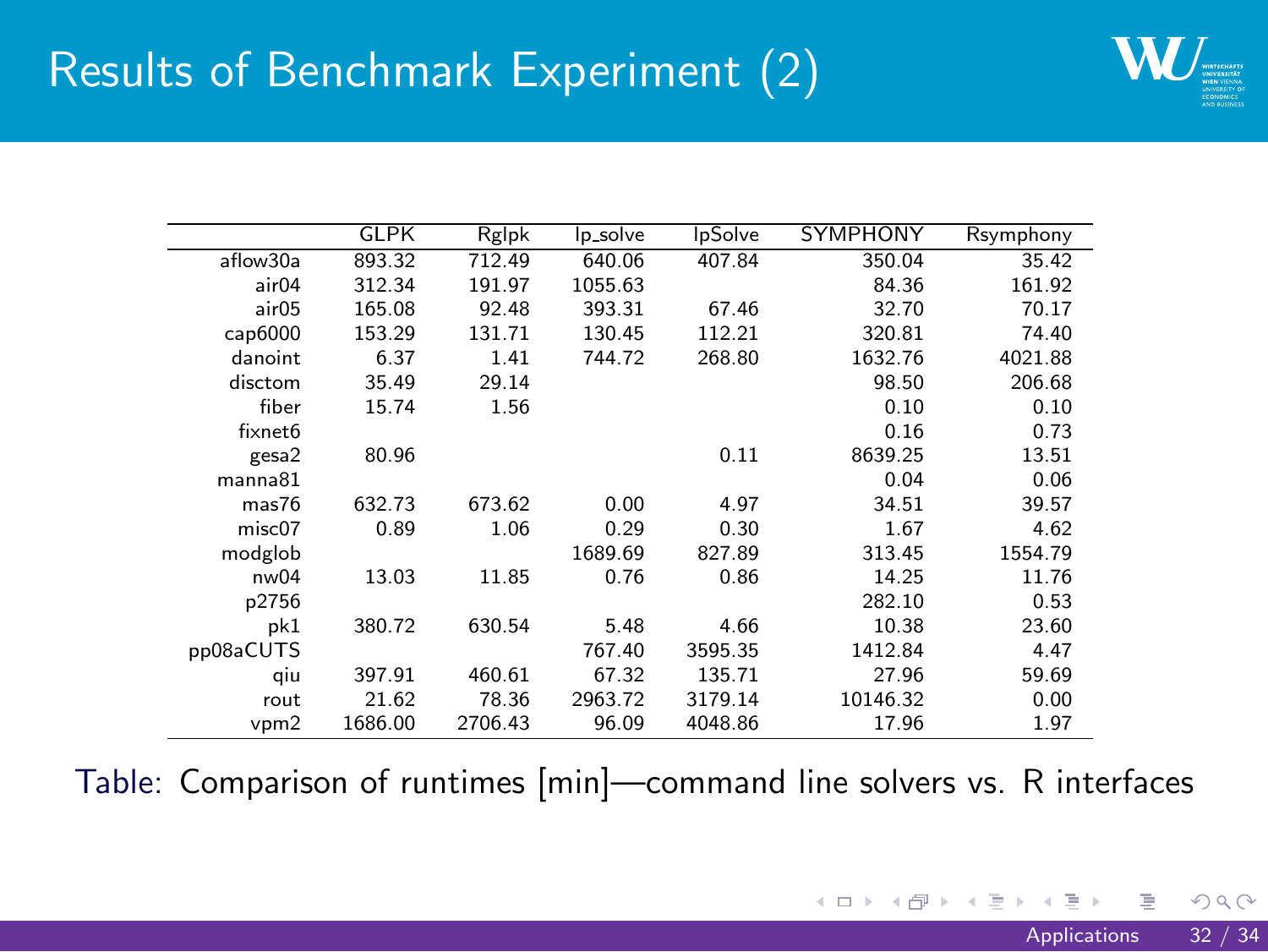#### Outlook and Future Work

 $W_{\equiv}$ 

- $\triangleright$  Optimization terminology (What is a solution?)
- $\triangleright$  Status codes (What is a reasonable set of status codes?)
- In NLP solvers (optim(), nlminb(), Rsolnp, etc.)
- Interfaces to NLMINP solvers Bonmin and LaGO (project RINO on R-Forge)
- Parallel computing and optimizers (e.g., SYMPHONY's or CPLEX' parallel solver)
- $\blacktriangleright$  Applications (e.g., fPortfolio, relations, etc.)